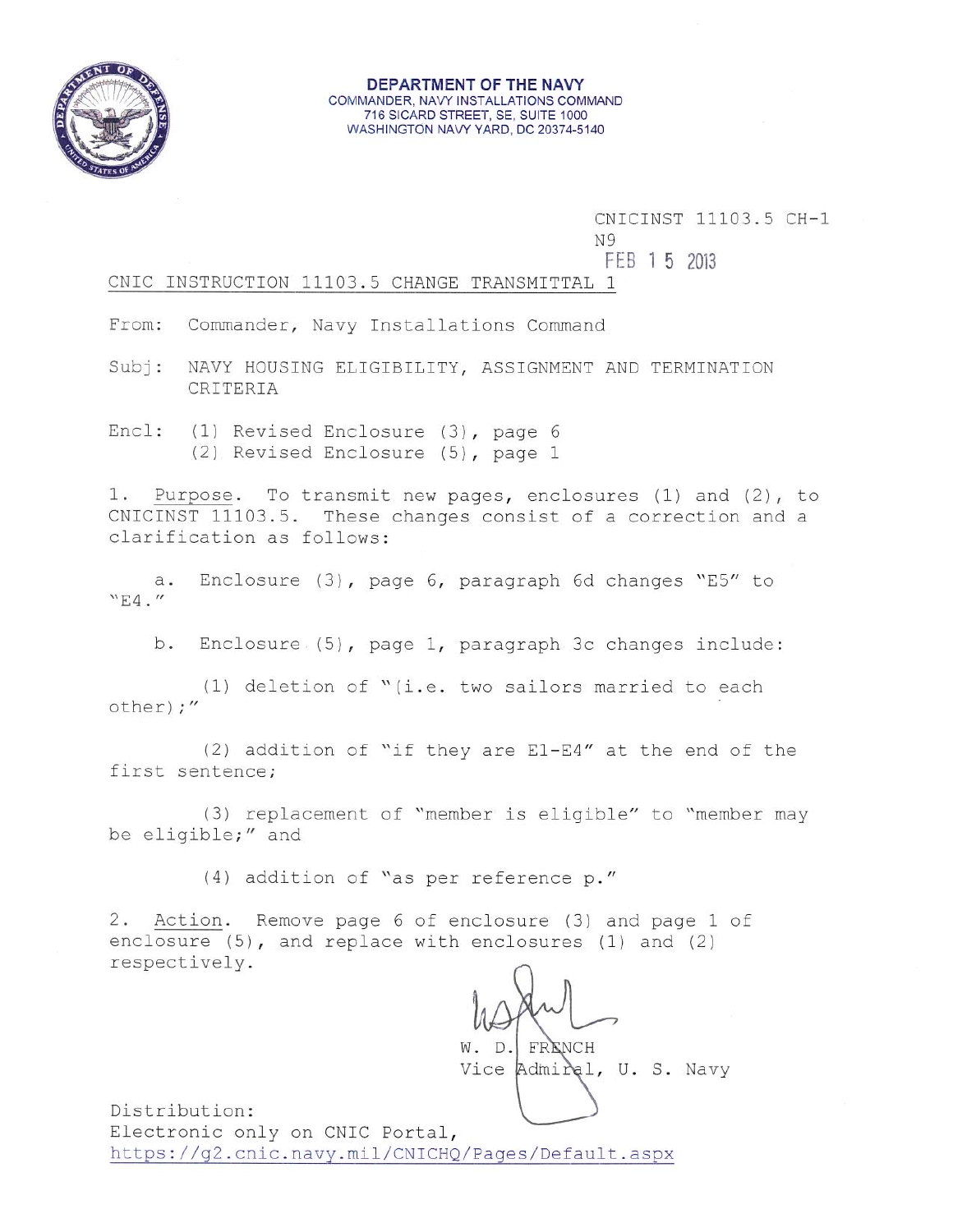

 CNICINST 11103.5 N9 31 Jul 2012

### CNIC INSTRUCTION 11103.5

- From: Commander, Navy Installations Command
- Subj: NAVY HOUSING ELIGIBILITY, ASSIGNMENT AND TERMINATION CRITERIA
- Ref: (a) OPNAVINST 5009.1
	- (b) CNICINST 11103.4
	- (c) CNICINST 11103.11
	- (d) CNICINST 11103.3B
	- (e) DoD 4165.63-M of 28 Oct 2010
	- (f) CNICINST 1752.1
	- (g) OPNAVINST 5400.44
	- (h) DOD Directive 1400.6 of 15 Feb 1980
	- (i) OMB Circular A-45
	- (j) 10 U.S.C. §2835a
	- (k) CNO ltr (N130)7720 Ser N130/07U0311 of 27 Jul 07
	- (l) CNO ltr 11103 Ser DNS/11U106028 of 24 Mar 11
	- (m) ASN (EI&E) memo of 11 Aug 11, Subj: Waiver to DOD 4165.63-M Unaccompanied Housing Standards
	- (n) Joint Federal Travel Regulations
	- (o) OPNAVINST 4700.38B
	- (p) OPNAVINST 7220.12 CH1
	- (q) NETCINST 1500.11

# Encl: (1) Eligibility, Assignment and Termination General Guidelines

- (2) Eligibility and Assignment to Family Housing (FH) Except General and Flag Officer Quarters
- (3) Eligibility and Assignment to Permanent Party Unaccompanied Housing (UH)
- (4) Eligibility and Assignment to Student Dormitories
- (5) Special and/or Unique Assignment Considerations
- (6) PPV Family Housing Priority List
- (7) Exceptions to Housing Assignment Termination
- (8) Glossary of Terms

1. Purpose. To provide policy and criteria governing the eligibility for, assignment to, and termination of occupancy, of Navy owned or leased housing per references (a) and (b). This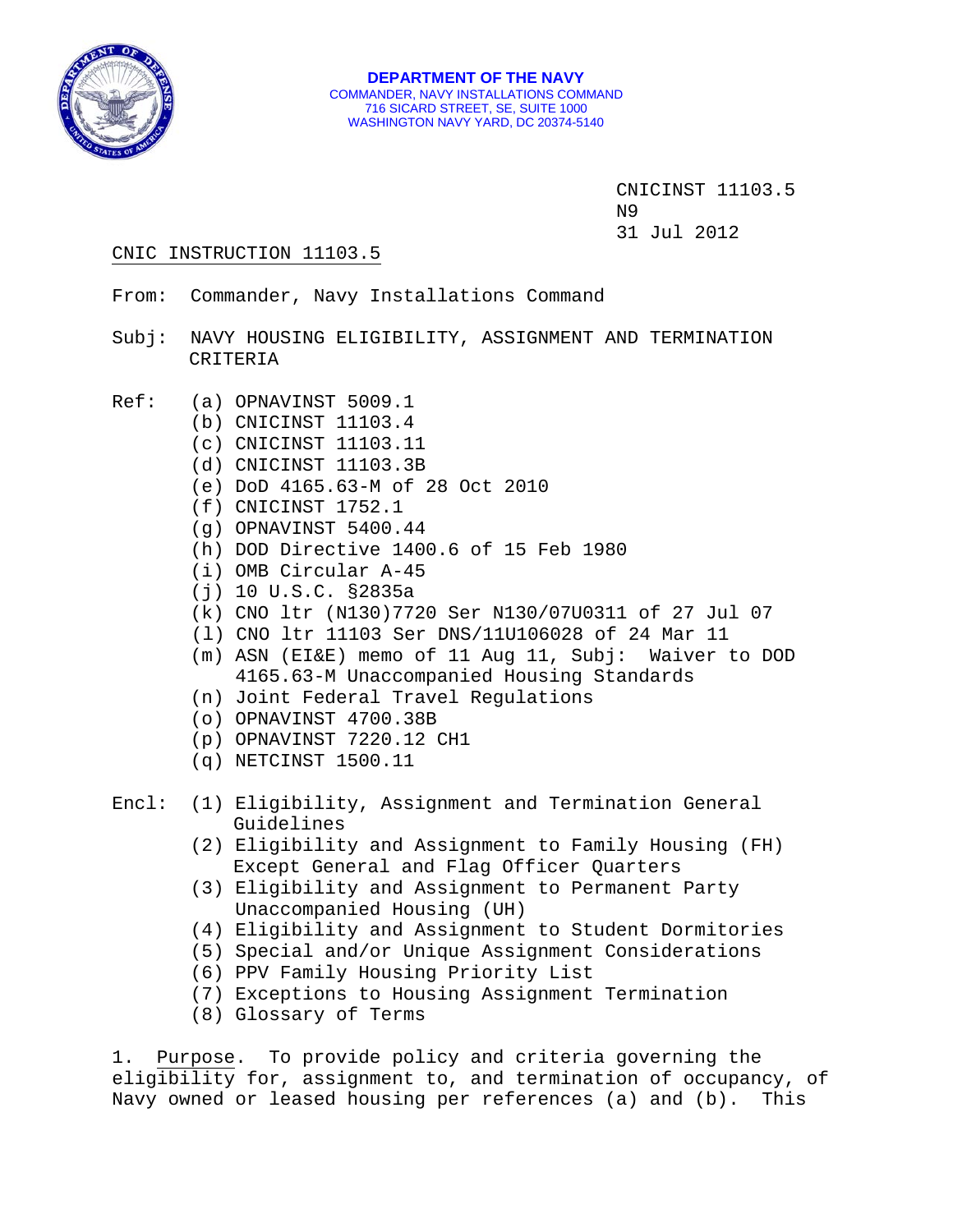CNICINST 11103.5 31 Jul 2012

instruction applies to all Installations with Navy owned/leased and privatized Family Housing (FH) and with Navy owned Unaccompanied (UH) or UHP-PPV Housing facilities. This instruction does not apply to Wounded Warrior facilities or units supported in whole or in part by non-appropriated funds (e.g. Navy Gateway Inns and Suites). Policy for eligibility and referral to Unaccompanied Housing Public Private Venture (UH-PPV) is addressed in reference (c). Policy for eligibility, assignment and termination of General and Flag Officer Quarters is addressed in reference (d).

2. Cancellation. CNICINST 5009.5 dated 13 May 2008.

3. Policy. All eligible personnel, without regard to race, color, sex, religion, national origin, or disability, will be afforded equal opportunity for assignment to safe and adequate housing generally reflecting contemporary community living standards.

a. Aligning with Department of Defense (DoD) housing policy specified in reference (e), the Navy will encourage and rely on private sector housing wherever possible.

 b. Navy owned/leased and Public Private Venture (PPV) housing assets are managed to maintain maximum utilization in support of fleet readiness in accordance with the corresponding guidelines listed in references (a) through (q).

 c. Enclosures (1) through (7) provide amplifying guidance. Enclosure (8) lists definitions of terms used in this instruction.

 d. Exceptions or waivers to policy contained herein, unless otherwise stated, shall be forwarded with impact statements to CNIC HQ via the chain of command for approval.

#### 4. Responsibilities

 a. Commander, Navy Installations Command (CNIC), in accordance with references (a) through (q), is responsible for:

 (1) Providing instructions and guidance regarding eligibility, assignment and termination policies and procedures for Navy-owned/leased or PPV housing, as applicable.

2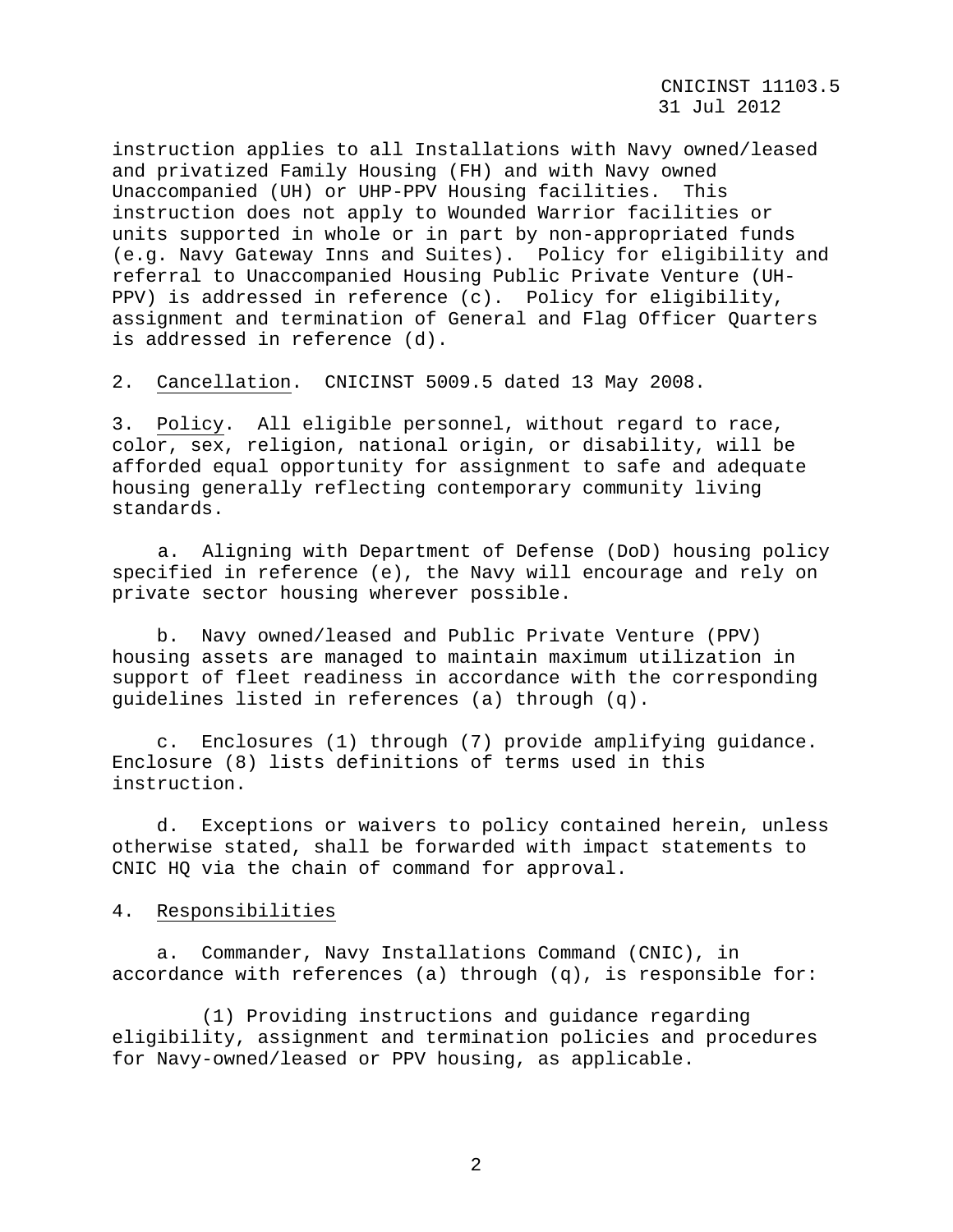(2) Ensuring compliance with requirements on the implementation of the sex offender policy contained in reference  $(f)$ .

b. Region Commanders (REGCOMs) are responsible for:

(1) Ensuring dissemination and compliance.

 (2) Providing assistance to the Installations in the implementation of local policies to comply with this instruction.

 c. Installation Commanding Officers (COs) are responsible for:

 (1) Developing and implementing local policies in compliance with this instruction.

 (2) Ensuring prompt actions and dispositions on applications for assignment to and termination from Navy owned/ leased or PPV housing, as applicable.

### 5. Action

a. CNIC Housing (N93) shall:

 (1) Assist the Regions to ensure compliance with this instruction.

 (2) Evaluate reports and impact statements from Regions and provide decisions on exceptions or waivers to the provisions of this instruction.

b. REGCOMs shall:

 (1) Disseminate and ensure compliance with policies contained in this instruction.

 (2) Review and endorse applications for exceptions or waivers submitted by the Installations.

 (3) Collect and forward reports from Installations to CNIC N93 in compliance with reference (f).

c. Installation COs shall:

3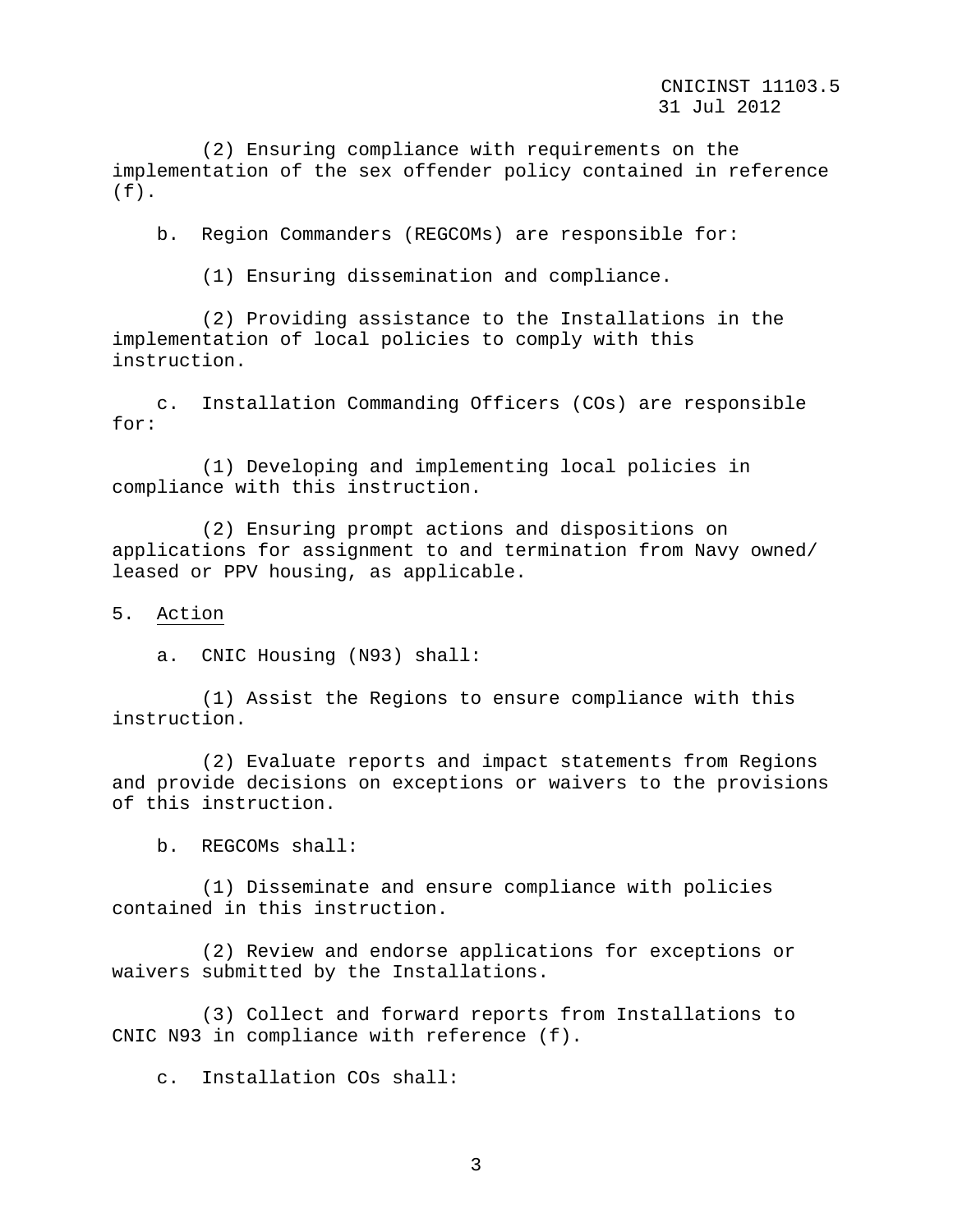# CNICINST 11103.5  $JUL$  3 1 2012

(1) Process applications for Navy-owned/leased or PPV housing in accordance with policies and procedures stated in this instruction and in reference (c).

(2) Require that eligible applicants for housing read and sign the "Sex Offender Policy and Acknowledgement Disclosure Form" as prescribed by reference (f).

(3) Collect and forward reports to CNIC N93 via the Region in compliance with reference (f).

(4) Establish and maintain a waiting list of eligible applicants for Navy-owned/leased or PPV housing, consistent with  $reference(q)$ .

(5) Prepare and forward necessary documents for the termination and reinstatement of the basic allowance for housing (BAH) for military personnel.

(6) Prepare impact statements and forward applications for exceptions/waivers to CNIC N93 via the Region.

*RRENCH* Vice Admiral, U. S. Navy

Distribution: Electronic only on CNIC Portal, https://g2.cnic.navy.mil/CNICHQ/Pages/Default.aspx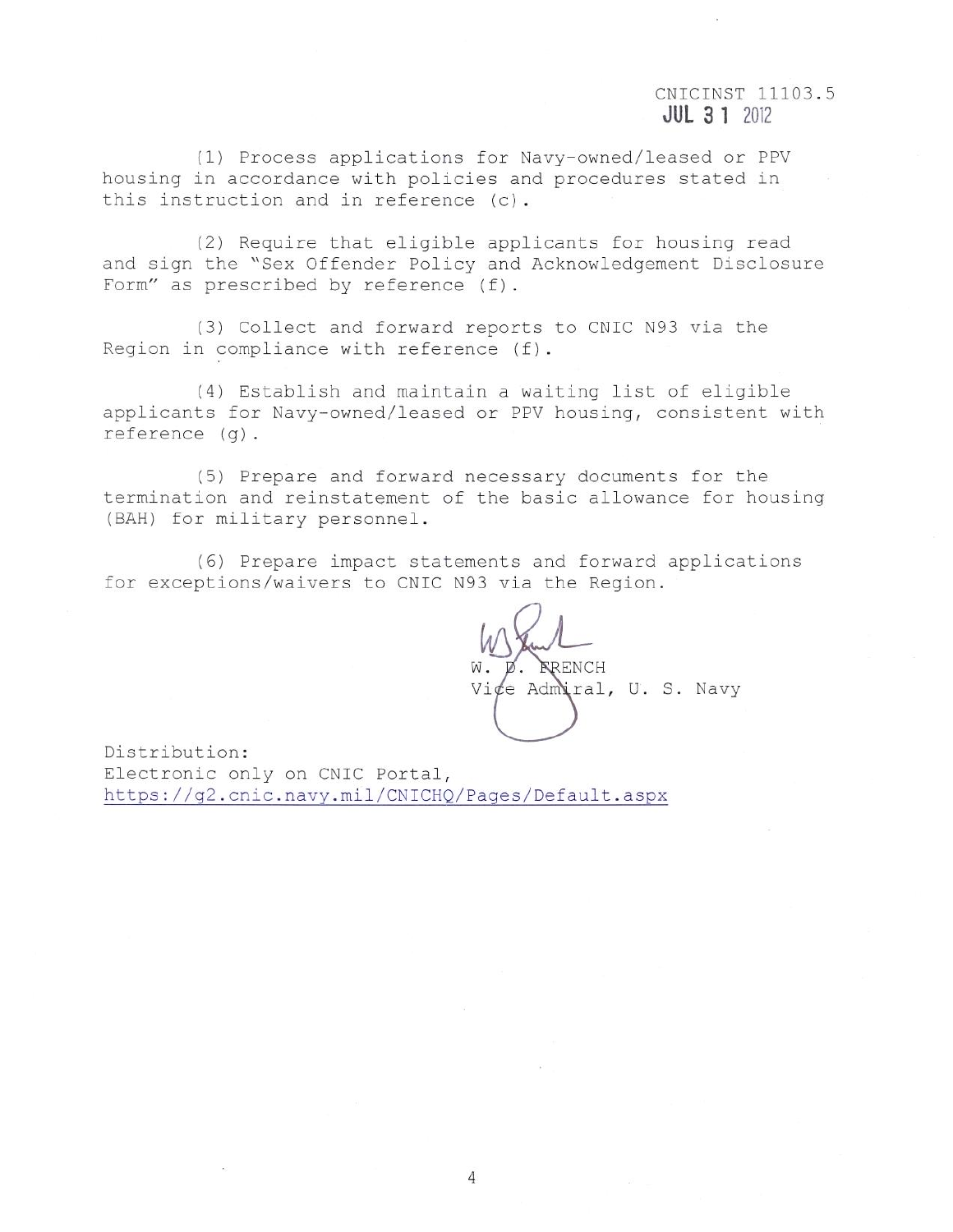## **ELIGIBILITY, ASSIGNMENT AND TERMINATION General Guidelines**

1. Eligibility. Military personnel, DoD civilian employees, and DoD-sponsored civilian employees, on Permanent Change of Station (PCS) orders, or Duty Under Instruction (DUINS) are eligible for Navy housing. Eligibility does not ensure availability of, or assignment to Housing. Enclosures (2) through (7) provide additional guidance.

 a. In compliance with reference (f), except where prohibited by law or otherwise waived for the Secretary of the Navy by the Region Commander, individuals identified as registered sex offenders are not eligible for Navy owned/ leased, or Public Private Venture (PPV) housing. Reference (f) provides guidelines for waiver requests of those not eligible as specified herein.

 b. Military Personnel. DoD military personnel with or without dependents (whether or not accompanied by dependents). Accompanying family members must be command-sponsored in OCONUS locations.

 c. Civilian Employees. DoD civilian personnel may be provided Government housing in foreign countries where DoD employees cannot enjoy the facilities of the civilian community without restriction or where appropriate and adequate facilities do not exist or are not readily available, as per reference (g).

 (1) In CONUS and Hawaii and Alaska where appropriate and adequate facilities do not exist or are not readily available, civilian employees may be given equal priority as their grade equivalent military counterparts only if they are designated Key and Essential personnel by the Commanding Officer (CO) of the Installation.

 (2) In foreign locations, U.S. possessions and territories civilian employees shall be given equal priority as their grade equivalent military counter parts only if:

(a) They are designated Key and Essential or

 (b) Community housing and support services are unacceptable/unsafe/nonexistent as reflected in the local Housing Requirements Market Analysis (HRMA), or as determined by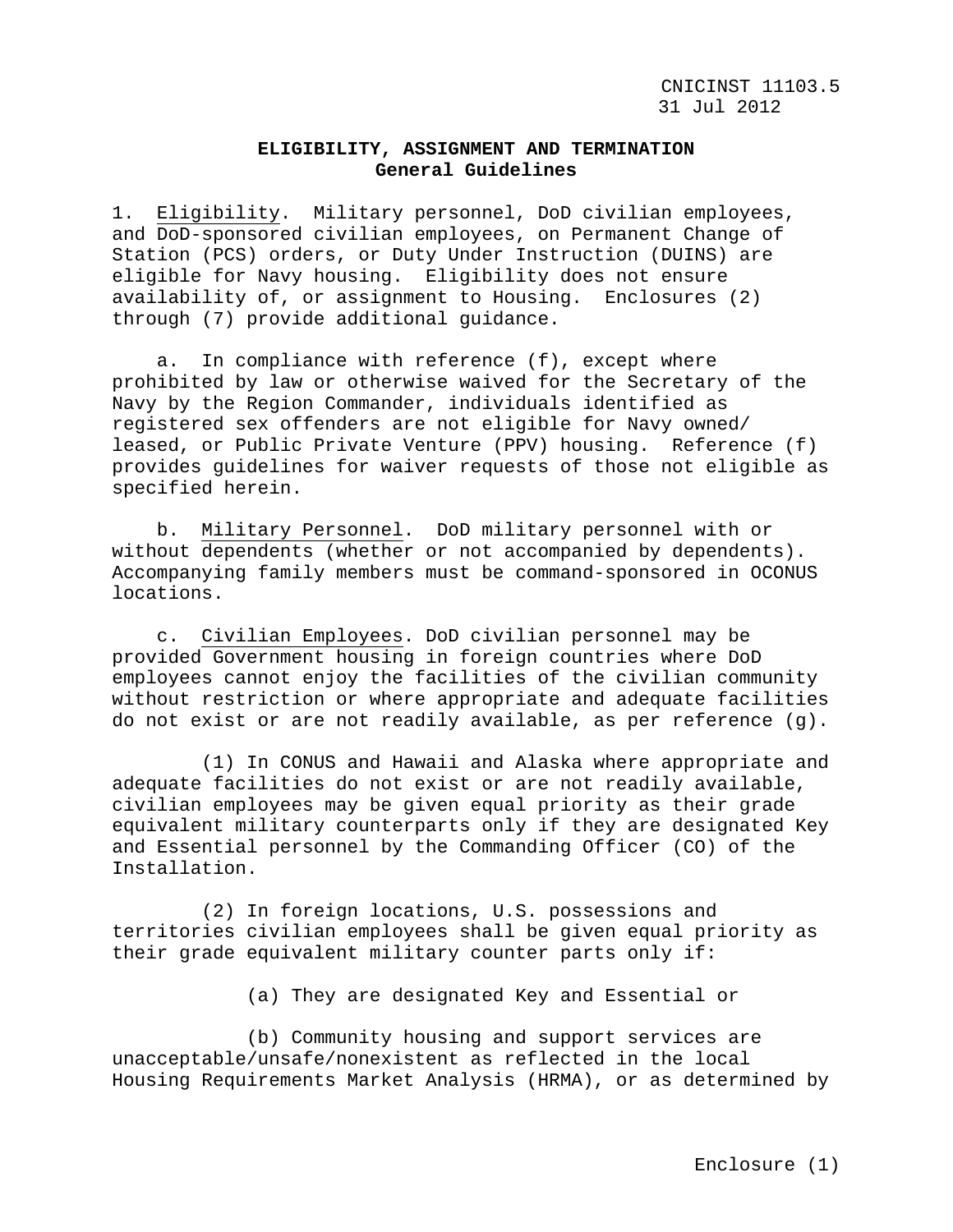the local Housing Authority (HA) with Region Commander approval; or

 (c) There exists Housing in excess to military requirements, as determined by the local HA; or

 (d) It is a condition of employment. Approval must be obtained from the local HA, prior to including Government housing as a condition of employment for non-key and essential civilian employees.

 d. Non-DoD Personnel. When acceptable housing, as determined by the HA, cannot be obtained in the vicinity of that Installation, personnel serving on DoD military Installations in foreign countries or U.S. territories and possessions may occupy Navy managed housing. These include but are not limited to the following: Coast Guard personnel, non-military uniformed personnel of the National Oceanic and Atmospheric Administration, the U.S. Public Health Service, Red Cross personnel, United Services Organization (USO) and other civilian employees (e.g. key contractor personnel). Installations must negotiate fixed rate agreements providing for reimbursements of operation and maintenance (O&M) costs to permit authorized non— DOD employees and their dependents to occupy FH when available IAW reference (i).

 e. Foreign Nationals. Where a specific agreement exists between a foreign Government and the United States regarding the provision of Housing, foreign nationals with or without accompanying family members will be provided housing by the terms of that agreement.

2. General Assignment. Assignment of personnel to housing will be offered by the appropriate housing office (Family, Unaccompanied, or consolidated) based on eligibility and assignment priorities and procedures only to designated FH or UH housing. This does not restrict temporary changes made by the HA due to special circumstances, e.g., natural disasters, emergency personnel surge, etc.

 a. Application for Assignment. To receive advance information about the local housing market or privatized, government-owned or leased housing at a prospective duty station, Service members will be provided the option to submit an advance housing application using the Housing Early Application Tool (HEAT). HEAT allows Service members and their families to begin the application process for housing at one or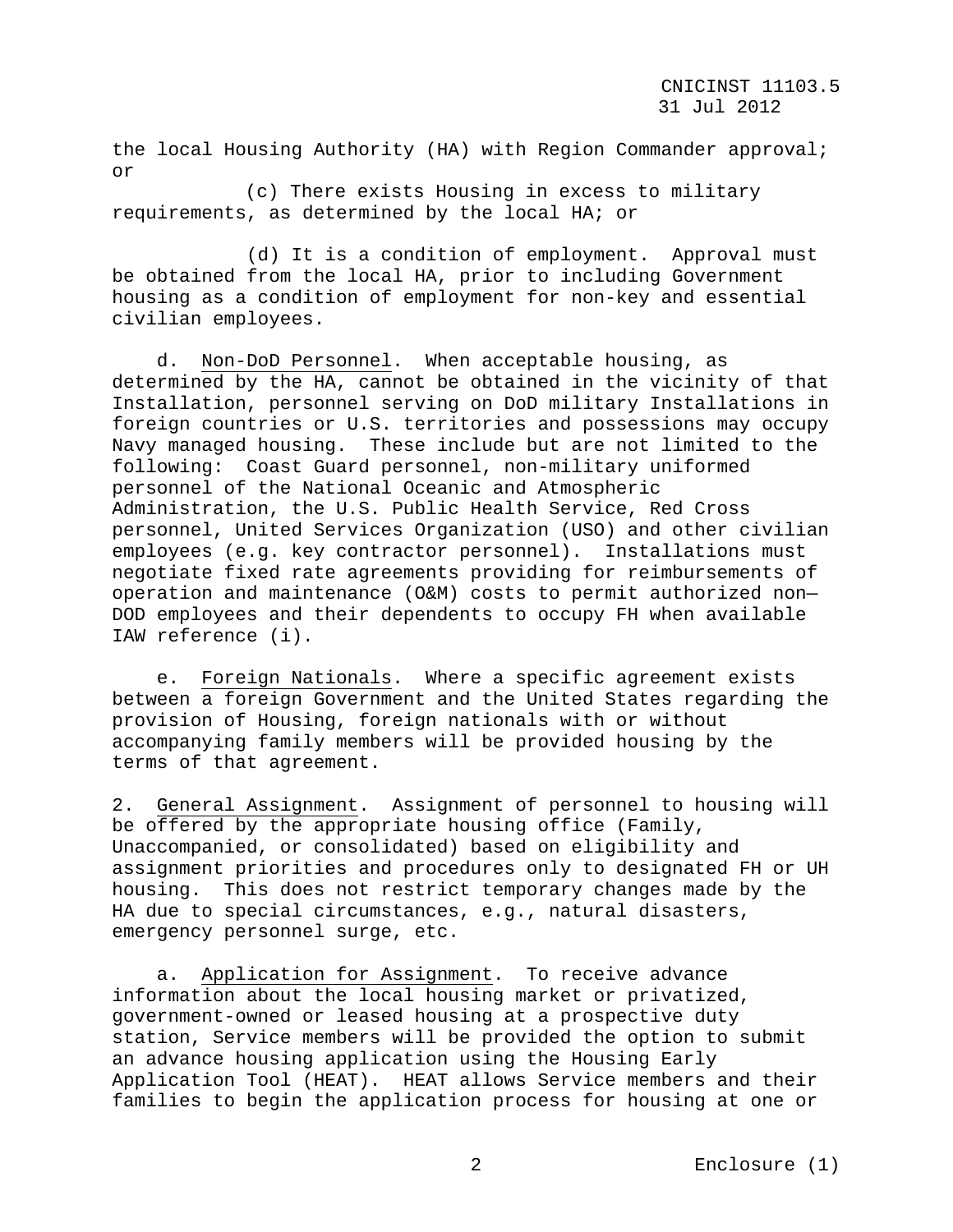more locations before, or after, they receive their PCS orders.<br>All active duty military, with dependents, can use HEAT. This All active duty military, with dependents, can use HEAT. helps them start the application process and communication with the Housing Service Center prior to leaving their current duty station. It does not place the Service member on the wait list earlier or in a higher spot. Position on the wait list is based on housing priority and detachment date from the current duty station. More information is available on the CNIC Navy Housing website: [www.cnic.navy.mil/HEAT.](http://www.cnic.navy.mil/HEAT) Applications may also be submitted to the receiving housing office at any time following the date of the Chief of Naval Operations (CNO) message promulgating a homeport change or pre-commissioning and new ships in accordance with reference (g).

## b. Wait List Management

 (1) The HA will establish and maintain a wait list of eligible personnel who have applied for Navy housing. Wait lists will be posted and available to all interested personnel. Separate wait lists will be established for those with and without accompanying dependents. Revisions or updates to the lists will be made, at a minimum, every 30 days. In locations with privatized housing, the HA will fully disclose wait list information to the PPV property management company.

 (2) Placement Position on Wait List. Eligible housing applicants will be placed on the appropriate wait list upon receipt of application based on the following order of precedence.

 (a) Applicant's assignment priority as outlined in Enclosures (2) and (3).

 (b) Control Date. Control Date along with assignment priority determines a member's position on the wait list. Control date criteria and definition is different for Family and Unaccompanied Housing. Enclosures (2) and (3) provide the defining criteria for control date.

 c. Varying housing assets have unique eligibility and assignment criteria. The type of unit assigned (FH or UH) will be based on familial status and entitlement based on eligibility. For eligibility and assignment to FH, UH, and Student Dormitories see Enclosures (1) through (4), respectively.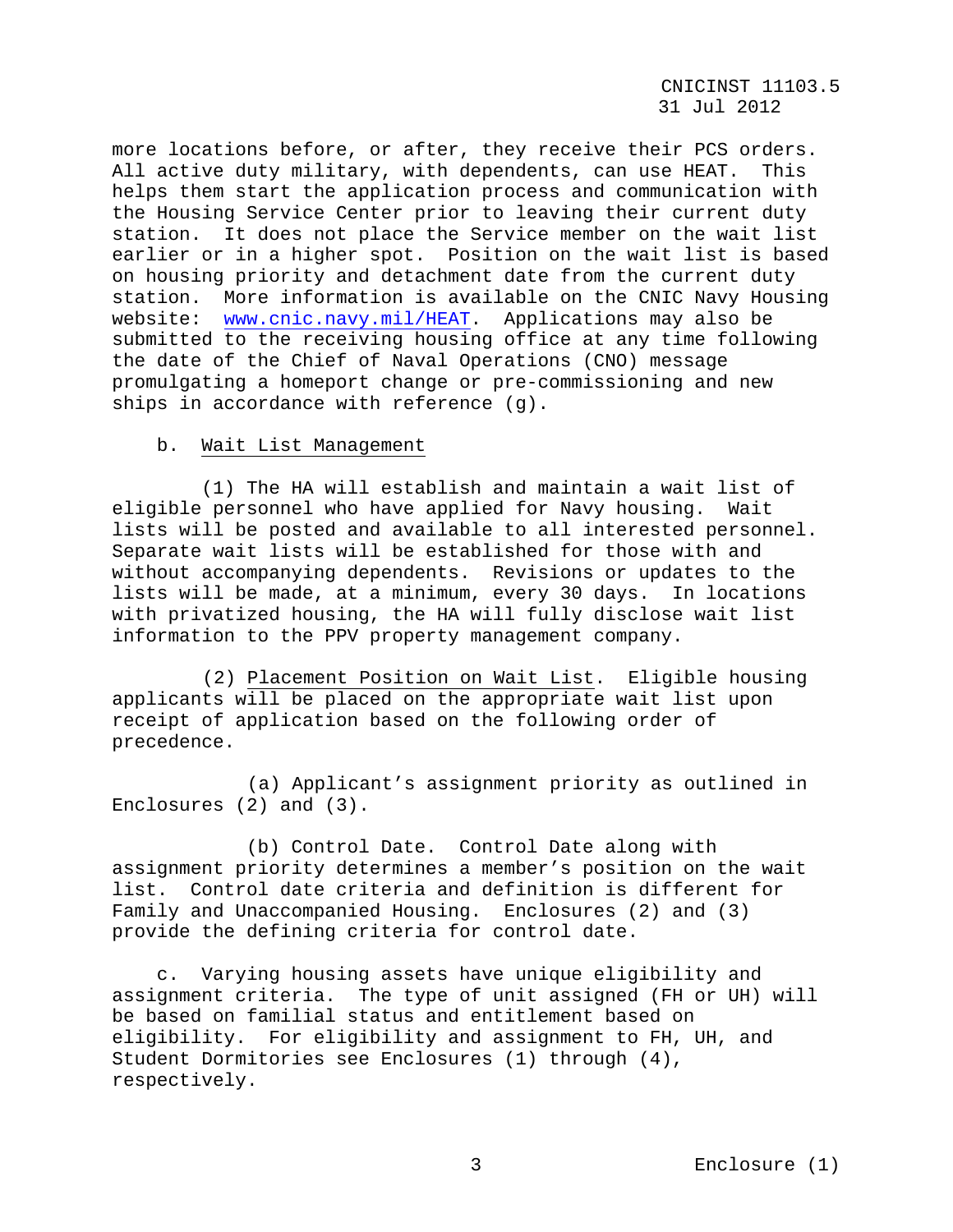d. Special and unique assignment considerations are addressed in enclosure (5).

 e. Personnel will not be involuntarily assigned to housing at less than assignment criteria for their pay grade except when there is military necessity or for intermediate assignment to facilitate Homeport Ashore goals.

 f. In accordance with reference (j), members without dependents may be assigned to 801 leased family housing. Basic Allowance for Housing (BAH) or other housing allowances will be forfeited upon assignment. Specific leasing eligibility and assignment details can be found in reference (e).

 g. Available housing, other than designated as billeted, special environment or student quarters, will not be kept vacant for assignment to a specific individual or group. Member or designee must be present to accept or the unit will be offered to the next member on the list.

 h. A FH unit designated as Billeted Quarters, may be kept vacant for that billet up to a maximum of 3 months. In no case will billeted quarters be kept vacant for a specific billet in excess of 3 months from the date the quarters become available for occupancy.

 i. No eligible personnel shall be discriminated against in the assignment of housing because of special health or disability requirements. Reference (e) requires that at least 5 percent of the total military FH (no less than one house) of an Installation shall be easily modifiable for use by persons with disabilities. If it is anticipated that no handicap-accessible unit will be vacant/available in time for a housing assignment, appropriate modifications to existing housing shall be accomplished on a high priority basis to ensure availability of an accessible housing unit when the eligible party's name is at the top of the wait list. A minimum of 60 days will be required for proper notification to the HA. If unable to provide an accessible housing unit, appropriate private sector housing should be identified for referral.

 j. Upon acceptance of housing, written guidance delineating occupant responsibilities will be provided. The military member or eligible civilian will acknowledge in writing, receipt and understanding of their responsibilities.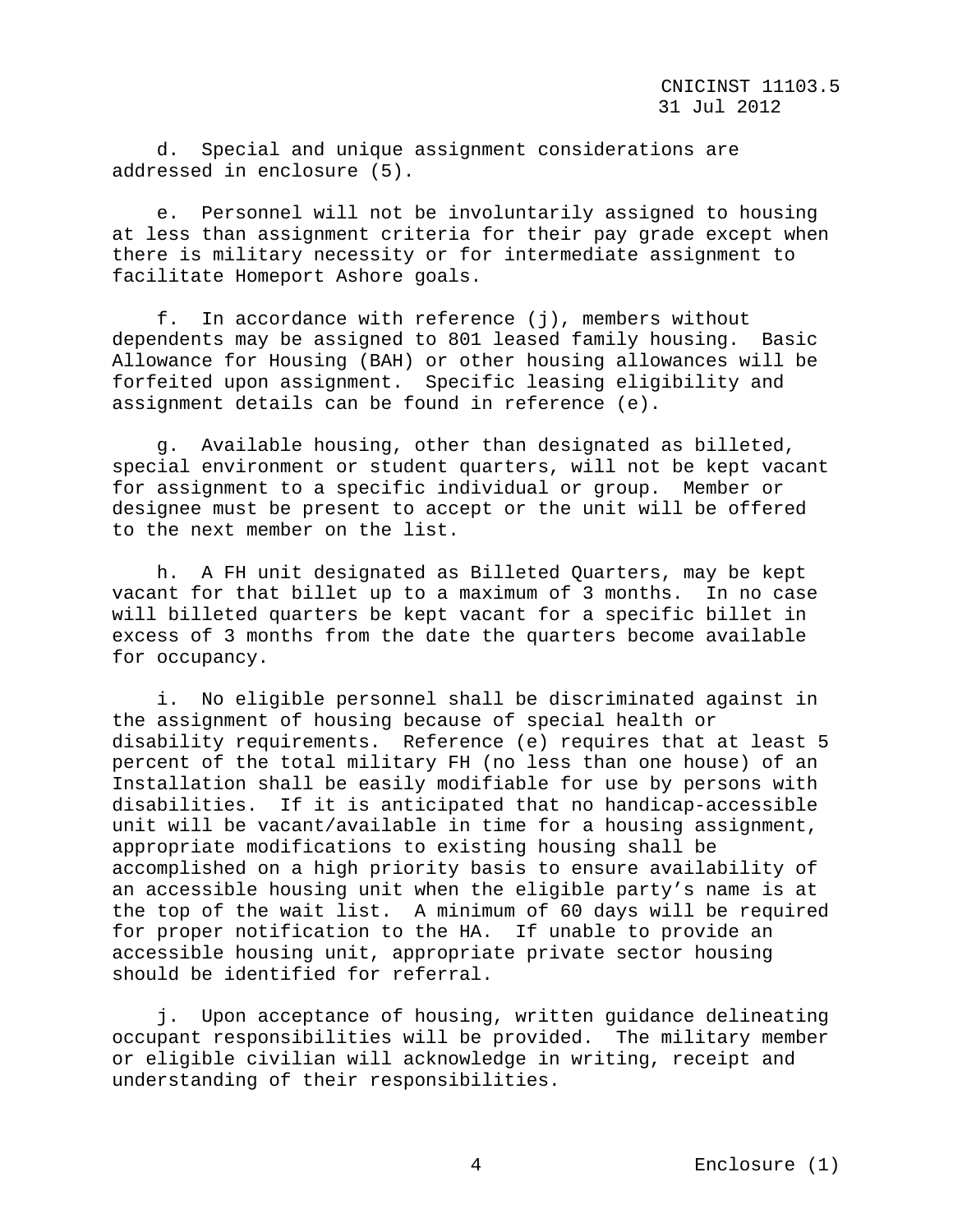CNICINST 11103.5 31 Jul 2012

 k. Members on GWOT Support Assignment (GSA) orders have the option to leave dependents at their previous duty station (CONUS and non-foreign OCONUS locations only). Per reference (k), a member with dependents who resides in Navy owned/controlled housing at a previous duty station at the time the member executes their GSA PCS orders, and who elects to execute the GSA PCS orders without moving dependents, may desire to leave their dependents in Government or PPV housing for the duration of the GSA assignment. In such circumstances, members must submit a request to the CO of the Installation to enable dependents to remain in Government housing at the old duty station.

 l. Dependents of members on GSA orders, Indeterminate Temporary Duty (ITDY) or Temporary Additional Duty (TEMADD) in excess of 12 consecutive months who are approved to remain at previous duty station and occupy Billeted Quarters, may be required to relocate to alternate suitable Government housing not designated Billeted Quarters, at no cost to the member.

3. Termination of Housing Assignment. Once assigned, the member and/or eligible dependents may not be displaced or terminated from the housing unit assigned for reasons other than those stated throughout this instruction. Enclosure (7) details criteria for voluntary or involuntary termination of occupancy of Navy owned or leased housing. When any of the following condition/s exist, termination of housing is required:

a. When the sponsor/member receives PCS orders to a command not supported by the HA.

b. When a member's and/or family member's personal behavior warrants removal, as determined by the HA.

c. When a member without dependents will be deployed for greater than 90 days.

d. Upon identification of a registered sex offender in the household as defined in reference (f). Subsequent to assignment to Navy owned, leased or PPV Housing, if the member or sponsored resident of the household becomes a sex offender and willingly discloses this fact to the Housing Office, the member is entitled to a government sponsored short distance move (Intra-Station Move).

 e. When the member is declared a deserter; released from active duty; separated from the service; transferred to the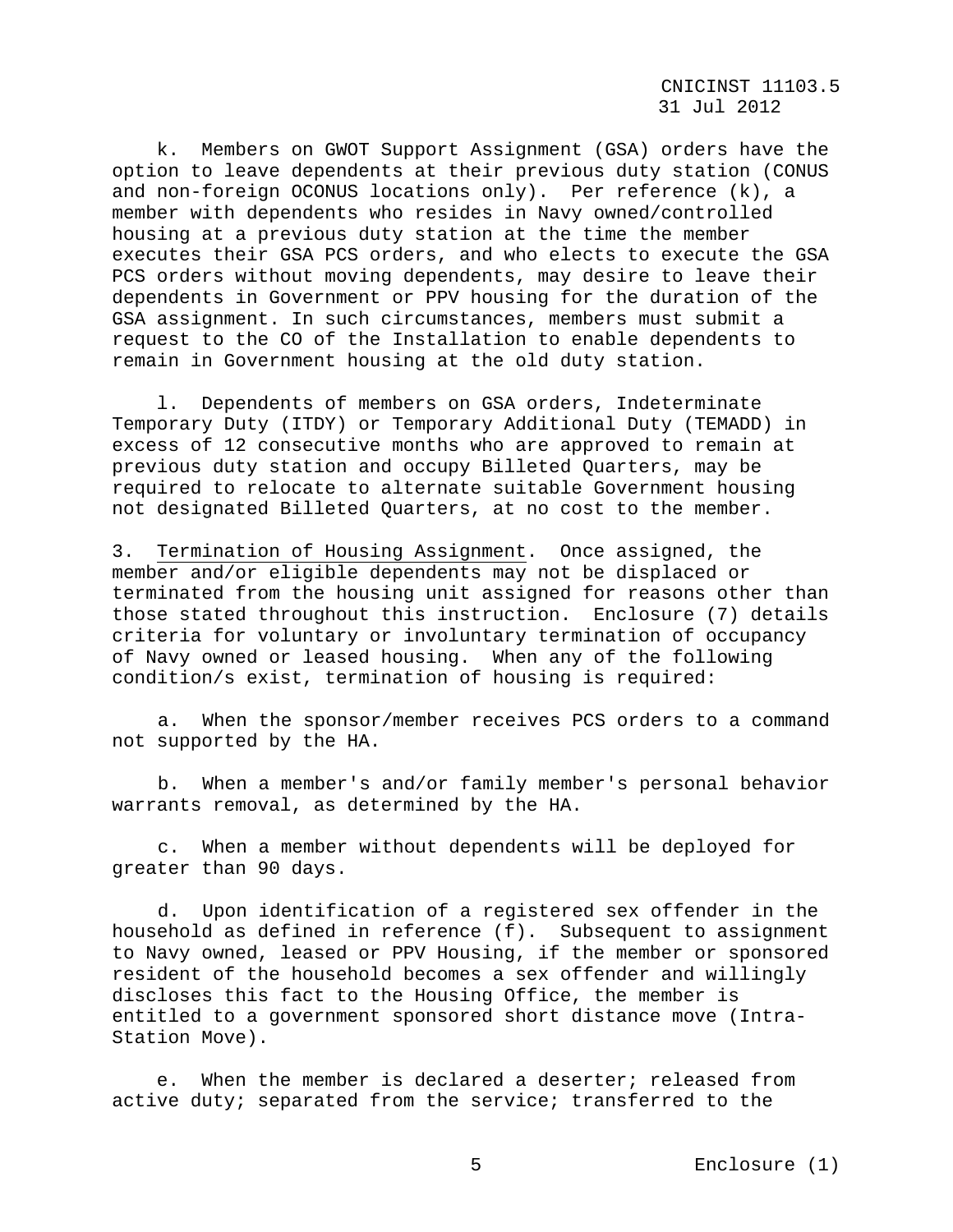Fleet Reserve; retired; transferred to the Temporary Disability Retired List; deceased; in an appellate leave status (not entitled to pay and allowances).

f. When a member who occupies billeted, or student quarters is transferred to another position or retires from Active Duty.

 g. Upon a member's request (or designee with power of attorney). For UH, upon request due to promotion to E5; E4s and below require Command approval prior to termination from existing housing assignment.

h. Upon termination of a Government domestic/foreign lease or occupancy agreement.

i. When the member or sponsored dependents residing in Navy Housing engage in subleasing.

j. When the member is separated from dependents (i.e. legal separation or divorce) and does not have legal custody of any dependent; or is separated from family members for more than 60 consecutive days for reasons other than temporary duty or deployment.

k. When a member goes on terminal leave.

l. Upon the death of the sponsor or the sponsor's sole dependent.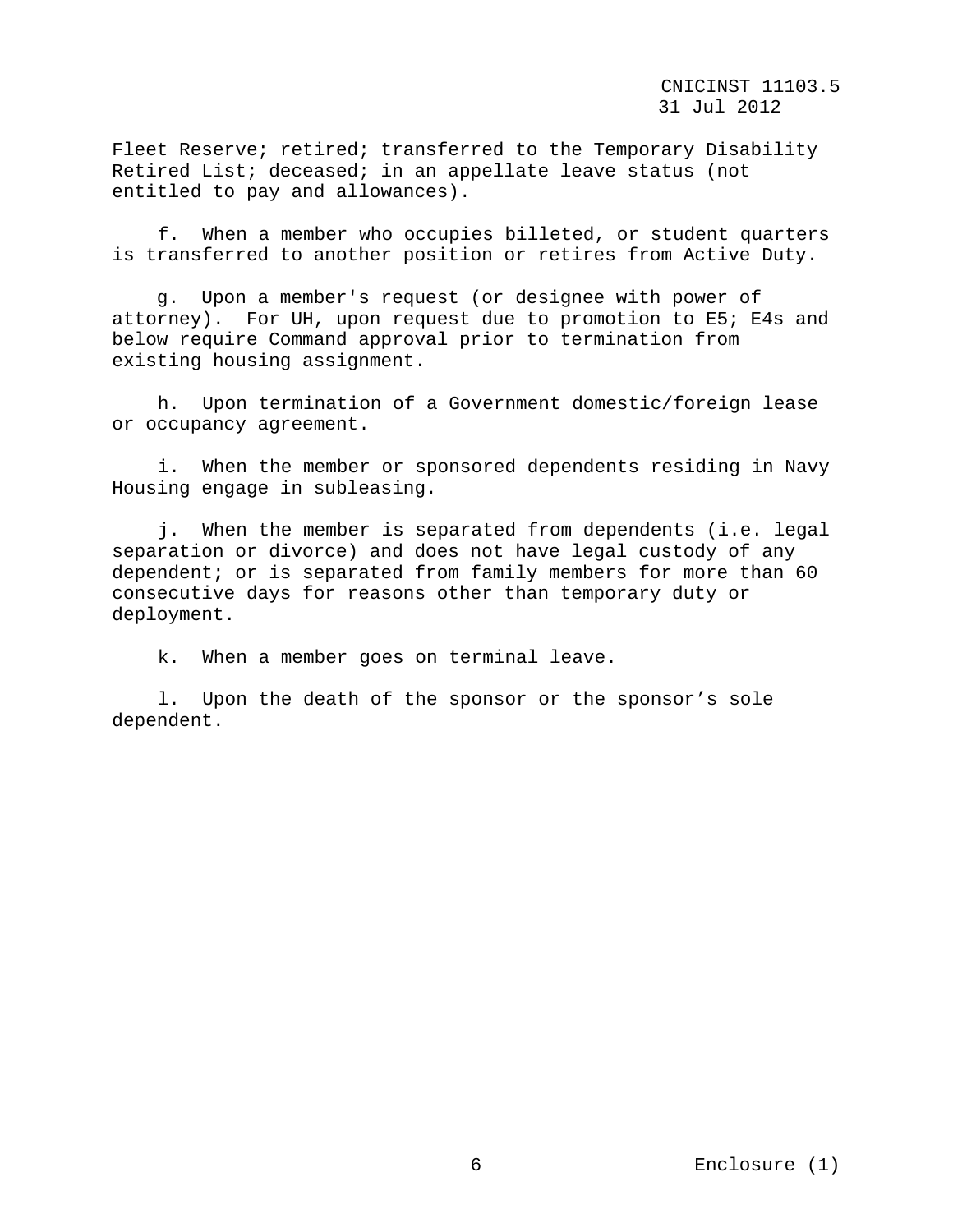# **ELIGIBILITY, AND ASSIGNMENT TO FAMILY HOUSING (FH) Except General and Flag Officer Quarters**

1. Allowance Standards and Bedroom Eligibility. Eligibility determination is based on both pay grade and family composition. The Housing Authority (HA) will apply the following eligibility standards to provide equitable availability of housing to all eligible personnel. Eligible civilian employees sponsored by the Command when provided Navy managed housing will be eligible for the same minimum space standards or bedroom allotment as their military equivalents, as defined in reference (f).

 a. By Pay Grade. Assignment by pay grade is subject to inventory availability. Minimum standards based upon pay grade are as follows:

 (1) Officers (O6 and above) are eligible for a minimum of four bedrooms where available.

 (2) Officers (O1-O5); Chief Warrant Officers (W1-W5); Limited Duty Officers; officers who received their commissions via other programs (e.g., Enlisted Commissioning Program (ECP)), and who had a minimum of nine years enlisted active service at time of commissioning (O1E - O3E); and senior enlisted personnel (E7-E9) are eligible for assignment to a three-bedroom unit. The HA has discretion (depending on inventory and local conditions) to establish a three-bedroom minimum assignment policy for these personnel.

 b. Family Composition. For enlisted personnel (E1-E6), bedroom eligibility is based on family composition. Where inventory permits, families will normally be eligible for one bedroom per child and a separate bedroom for the dependent parents.

c. Wait List Management. The HA will maintain wait lists for those requesting Navy Housing. The member will be placed upon the appropriate wait list based upon bedroom eligibility. Eligible civilians will be placed on the appropriate wait list based on their pay grade/band equivalency. Members may request in writing to be placed upon a list with fewer bedrooms than they are eligible. Where local housing areas are designated for separation of officers and enlisted personnel, separate wait lists will be maintained. The HA may establish requirements for additional wait lists to encompass specific housing areas, pay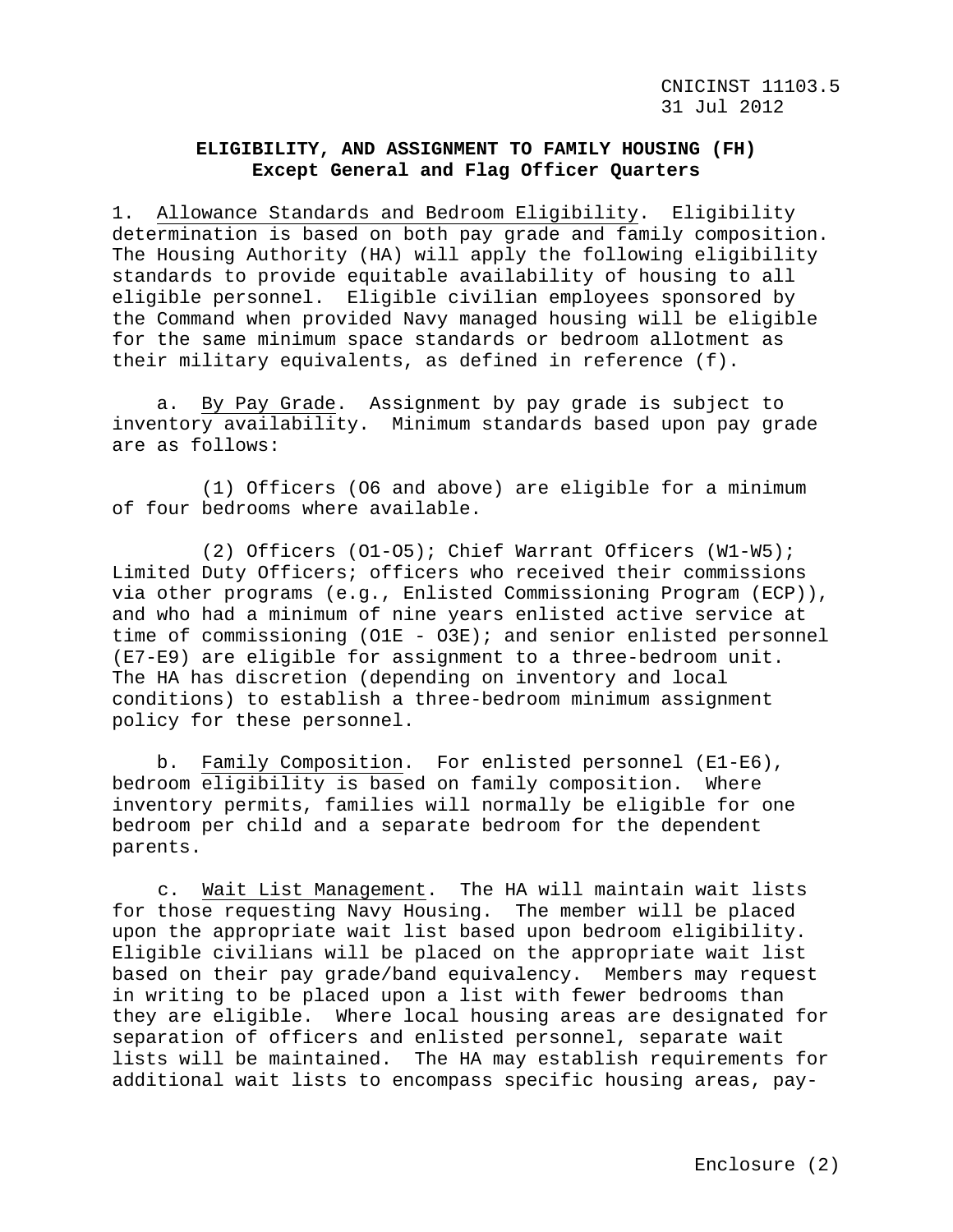grades, etc. Where appropriate the following lists should be established.

- (1) Officers by bedroom eligibility
- (2) Enlisted by bedroom eligibility
- (3) Sub-standard housing.

2. Assignment to Family Housing. Assignment is the formal provision of quarters to an eligible military or non-military or civilian personnel. Assignment to housing may not occur without prior determination of entitlement and eligibility. No reassignment is allowed unless in compliance with the provisions of this instruction. Housing for members accompanied with dependents will be assigned by Control Dates and Priority of the applicants.

a. Control date is defined below:

| Housing Applicant                                                                    | Control Date is                                                                                                                                                                                                                                                                                      |
|--------------------------------------------------------------------------------------|------------------------------------------------------------------------------------------------------------------------------------------------------------------------------------------------------------------------------------------------------------------------------------------------------|
| New Military Personnel<br>(those reporting for<br>initial permanent station<br>tour) | . NO EARLIER THAN enlistment<br>or entry into Navy                                                                                                                                                                                                                                                   |
| Career Military Personnel                                                            | $\bullet$ The date of detachment<br>from the previous command<br>if the application is<br>submitted within 30 days<br>of the reporting date; or<br>the date of receipt of the<br>application by the Housing<br>Office if application is<br>not submitted within 30<br>days of the reporting<br>date. |
|                                                                                      | . The date of promulgation<br>on the Chief of Naval<br>Operations (CNO) message<br>for Change in Homeport<br>Certificates.                                                                                                                                                                           |
|                                                                                      | . The date of promulgation<br>on the CNO message for                                                                                                                                                                                                                                                 |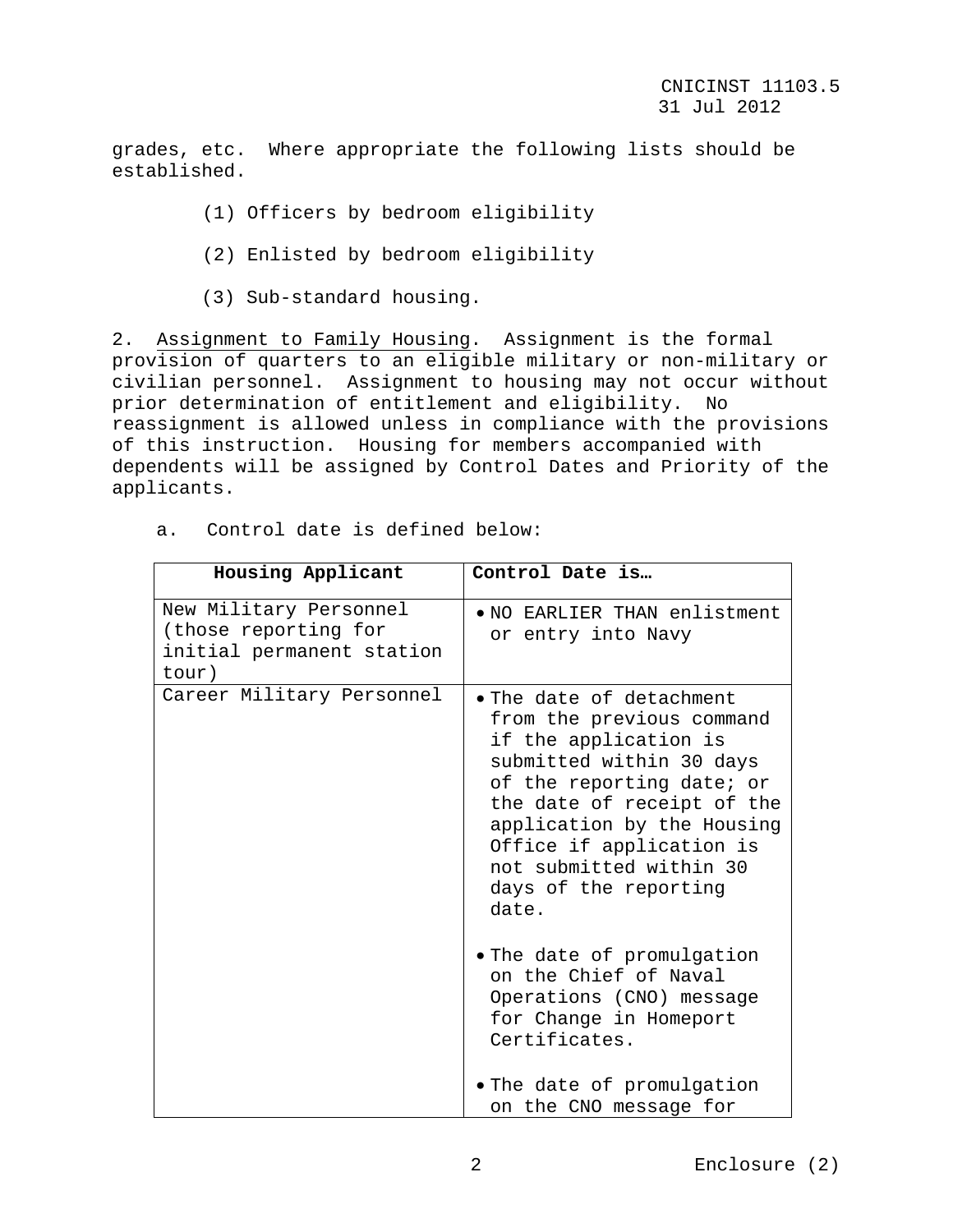|                    | Pre-Commissioning/New<br>Ships.                   |
|--------------------|---------------------------------------------------|
| Civilian Employees | • NO EARLIER THAN offer and<br>acceptance letter. |

### b. Priority of Applicant for Assignment to Adequate FH

 (1) Priority 1. Key and essential Service members and civilians, including special command positions.

 (2) Priority 1A. Commanders and Commanding Officers of deployable units in pay grade O-6, Master Chief Petty Officer of the Fleet/Force, host Command Master Chief Petty Officer (CMC), Current Navy-wide Fleet/Shore Sailor of the Year, and sponsors with family members in EFM levels IV and V.

 (3) Priority 2. All sub-categories are equal and members will be placed on the wait list by order of control date.

 (a) Service members assigned or attached for duty at the Installation (including deployable ships/units).

 (b) Foreign North Atlantic Treaty Organization (NATO) personnel assigned for duty at the Installation.

 (c) Civilian employees in foreign countries and U.S. overseas areas who are assigned to, or attached for duty at, the Installation (including ships) or who are assigned to other Installations that are served by the housing complex.

 (d) Independent duty personnel of any Service assigned or attached for duty or working at activities within a 1.5-hour commute during rush hour of the Installation or of a housing complex serving the Installation. If there is more than one Installation with family housing within commuting distance of the independent site, the nearest one will be the family housing provider unless another Installation consents to a transfer of the responsibility.

 (e) National Guard and Reserve personnel, serving on active service (active duty service or full-time National Guard/Reserve duty) who are assigned to or attached for duty at the Installation or within a 1.5-hour commute during rush hour of the Installation or of a housing complex serving the Installation.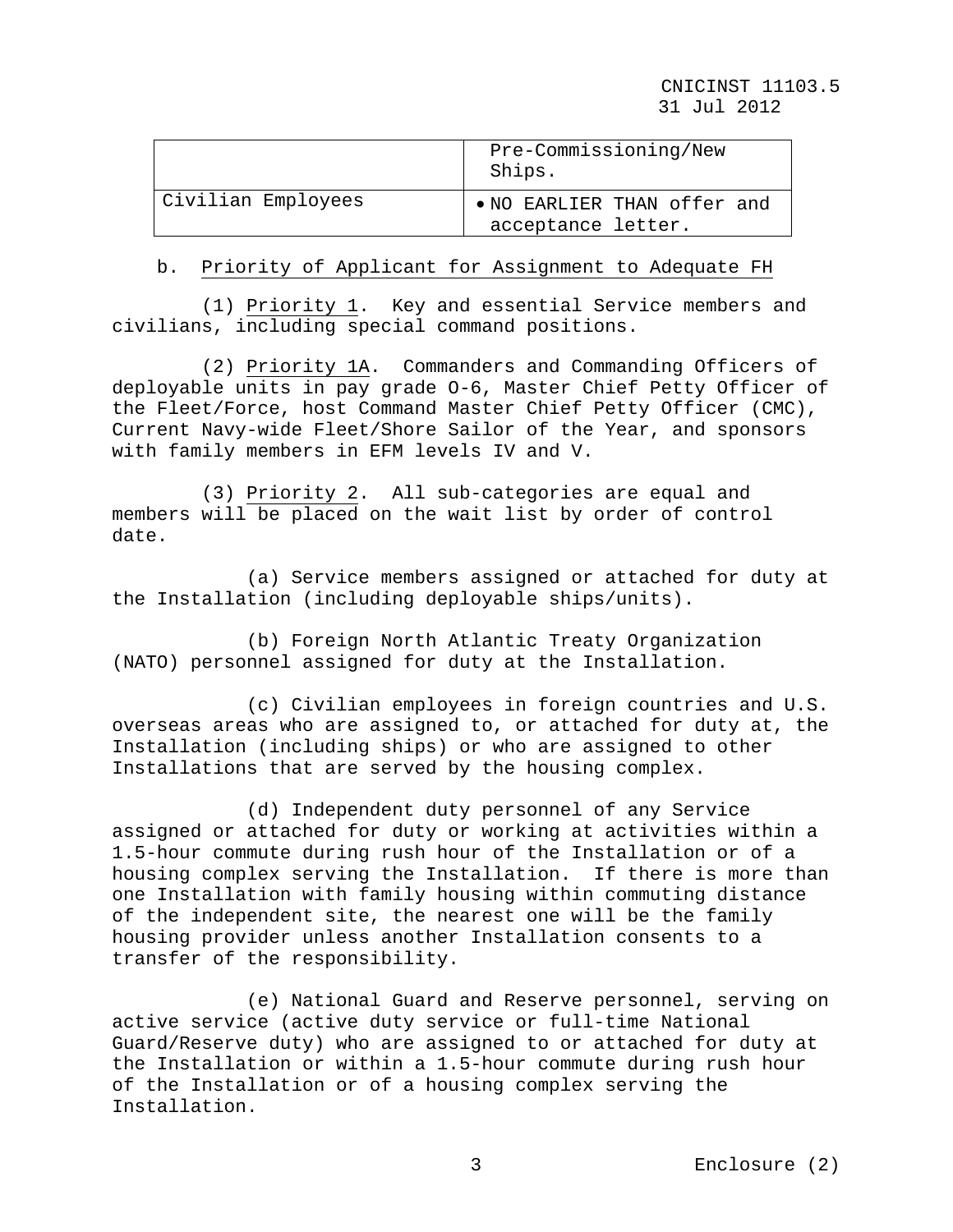(4) Priority 3. Civilian employees in foreign countries and U.S. overseas areas assigned to duty in the area of the installation but are not served by the housing complex.

 (5) Priority 4. National Guard and Reserve Personnel on active guard and reserve duty pursuant to an active duty or full-time National Guard for a period of 180 consecutive days.

 (6) Priority 5. Unaccompanied military families. All U.S. citizen civilian employees in CONUS with family members. All U.S. citizen civilians in pay grade GS-3 and below (or equivalent) in foreign countries and U.S. overseas areas.

 c. Assignment Considerations. Assignment to housing units for eligible personnel is supported by the following where inventory allows.

 (1) Dependent parents will be assigned one bedroom per couple if married, and separate bedrooms if not married.

 (2) Where inventory allows, each dependent child should have a private bedroom. If inventory does not support, assignment will be based upon the following criteria.

 (a) No more than two children should share a bedroom, unless HA/Installation commander determines the bedroom is large enough to accommodate more children.

 (b) Children of opposite sex under age 6 may share a bedroom.

 (c) A child 6 years of age or older should not share a bedroom with a child of the opposite sex.

 (d) A child 10 years of age or older is eligible for a separate bedroom and should not be required to share a bedroom.

 (3) Members who have joint legal and physical custody of dependent children for at least six months will be considered for appropriate bedroom eligibility.

 (4) An unmarried dependent child under 23 years of age who is enrolled full-time (i.e. > 12 hours course load) in an institution of higher learning, will be counted as a family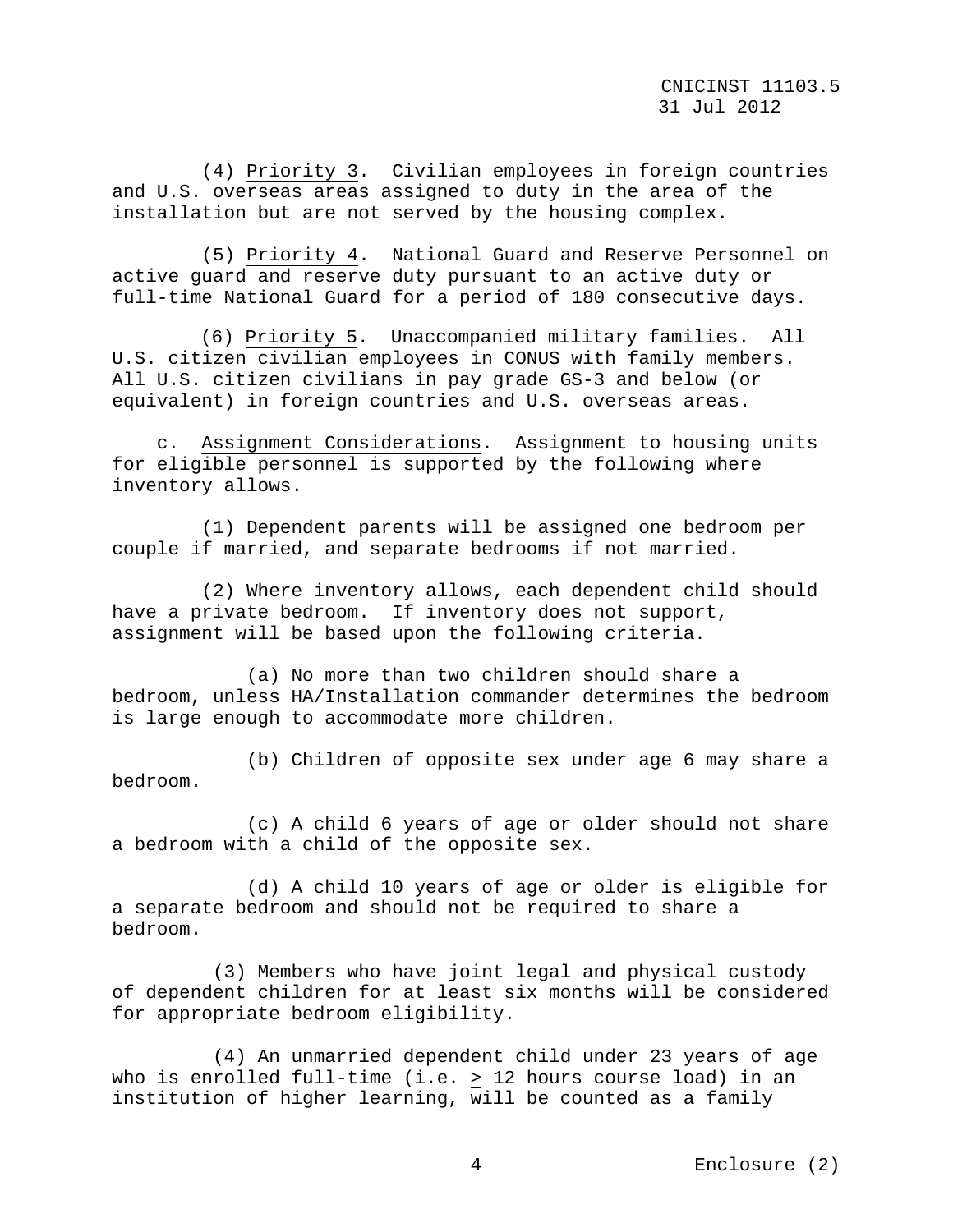member when determining bedroom eligibility, provided the child will be residing with the sponsor six months a year.

 (5) When a live-in aide is approved by the CO of the Installation, the live-in aide will be eligible for a separate bedroom.

 (6) When the sponsor or spouse is pregnant (requires doctor certification), the sponsor may apply for and occupy housing with a separate bedroom for the expected child.

 (7) Additional bedrooms will not be considered for persons not qualifying as a family member, such as a foster child, foreign exchange student, etc.

 (8) Additional bedroom allowances will not be considered for purposes other than providing a sleeping area for dependents. Establishment of approved home business does not qualify member for additional space.

 (9) To the extent possible, families with children five years and younger will be assigned to one level homes and/or to housing units with windows equipped with the appropriate window fall prevention devices. Careful consideration of this action will require review of impact on the wait list and may result in providing window fall prevention devices prior to actual occupancy.

 (10) Personnel will be provided a minimum of 30 days advance notice of availability to allow time for relocation planning. The sponsor or sponsor's designee (power of attorney required for the latter) will sign acceptance of Government housing upon assignment.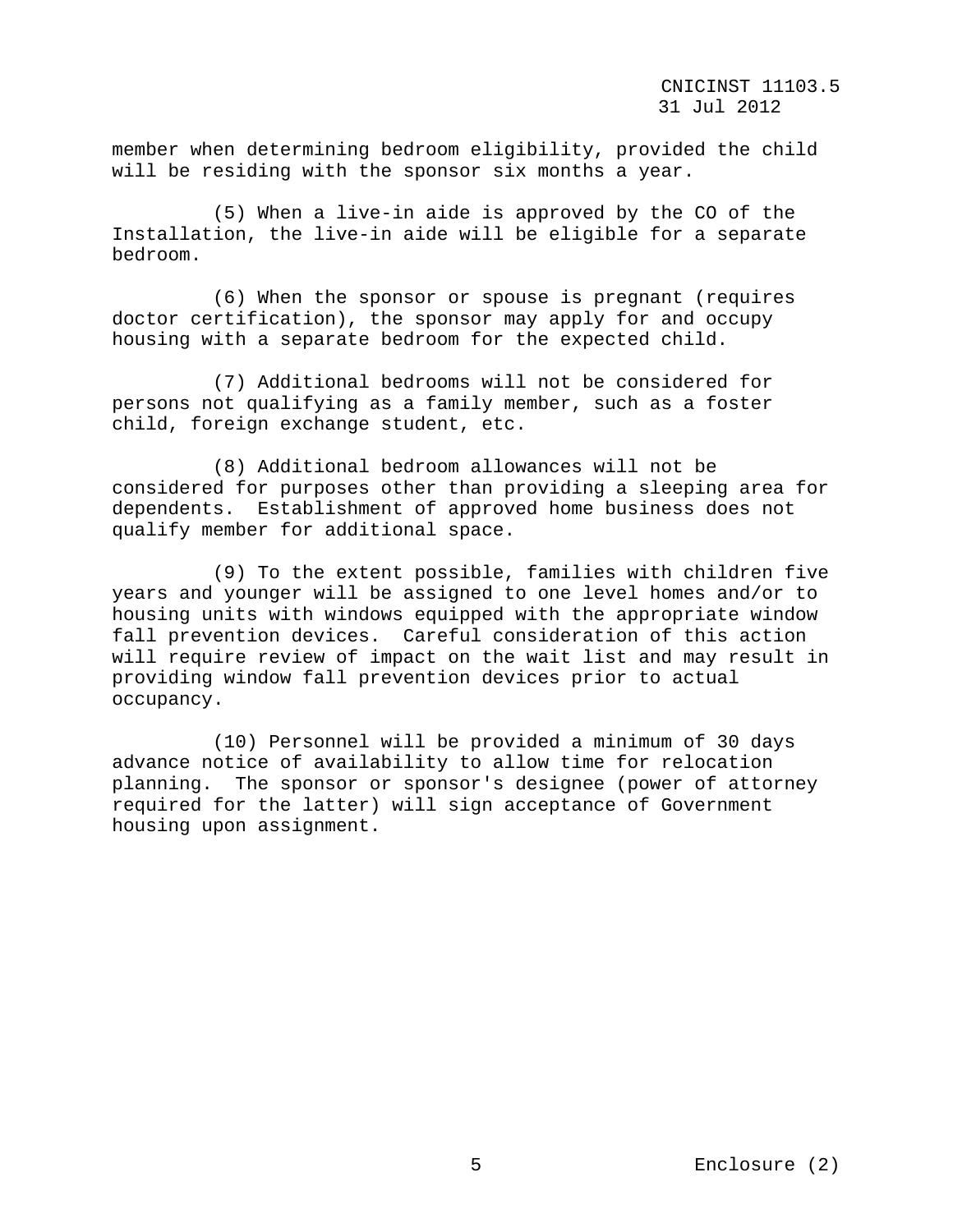# **ELIGIBILITY AND ASSIGNMENT TO PERMANENT PARTY UNACCOMPANIED HOUSING (UH)**

1. Eligibility Standards. Eligibility determination is based on both pay grade and dependency status. Eligibility for Unaccompanied Housing Public Private Venture (UH-PPV) can be found in reference (c). The Housing Authority (HA) will apply the following eligibility standards to provide equitable availability of housing to all eligible personnel. Civilian employees sponsored by the Command will be eligible for the same minimum space standards as their military equivalents as defined in reference (e).

a. Per policy in reference (l), Navy will program to house all unaccompanied E1-E4 Sailors with less than four years of service (E1-E4<4) and, based upon local conditions, the maximum percent of E4 with more than four years of service (E4>4) on base. As per reference  $(1)$ , the Navy is programming to house E1-E3 Sailors in shared bedrooms and E4 Sailors in private bedrooms, with no more than two Sailors sharing a bathroom. CNIC may approve exceptions to this programming standard for locations with a lack of adequate community housing.

2. Adequacy Standards. Minimum adequacy assignment standards for unaccompanied members (both without dependents and those not accompanied by dependents) based upon pay grade, as defined by reference (e), are indicated in Table (1) below. Per reference (e), assignment to housing below these standards after November 2011, without a written SECNAV waiver, is not authorized.

 a. As per reference (m), the Assistant Secretary of the Navy has approved a shared bedroom standard for E1-E3 Sailors residing in UH without a living/dining room and full kitchen. Under this standard, no more than 2 Sailors would share the bedroom and bathroom in a non-market unit, with each Sailor provided a minimum of 90 net square feet of sleeping area.

 b. Except in cases of military necessity, unaccompanied members will be assigned in accordance with minimum standards as defined by reference (e). Unaccompanied members receiving Basic Allowance for Housing (BAH) at the "with dependent" rate are not allowed to reside in a space which exceed the minimum standards without forfeiture of housing allowances per reference (n).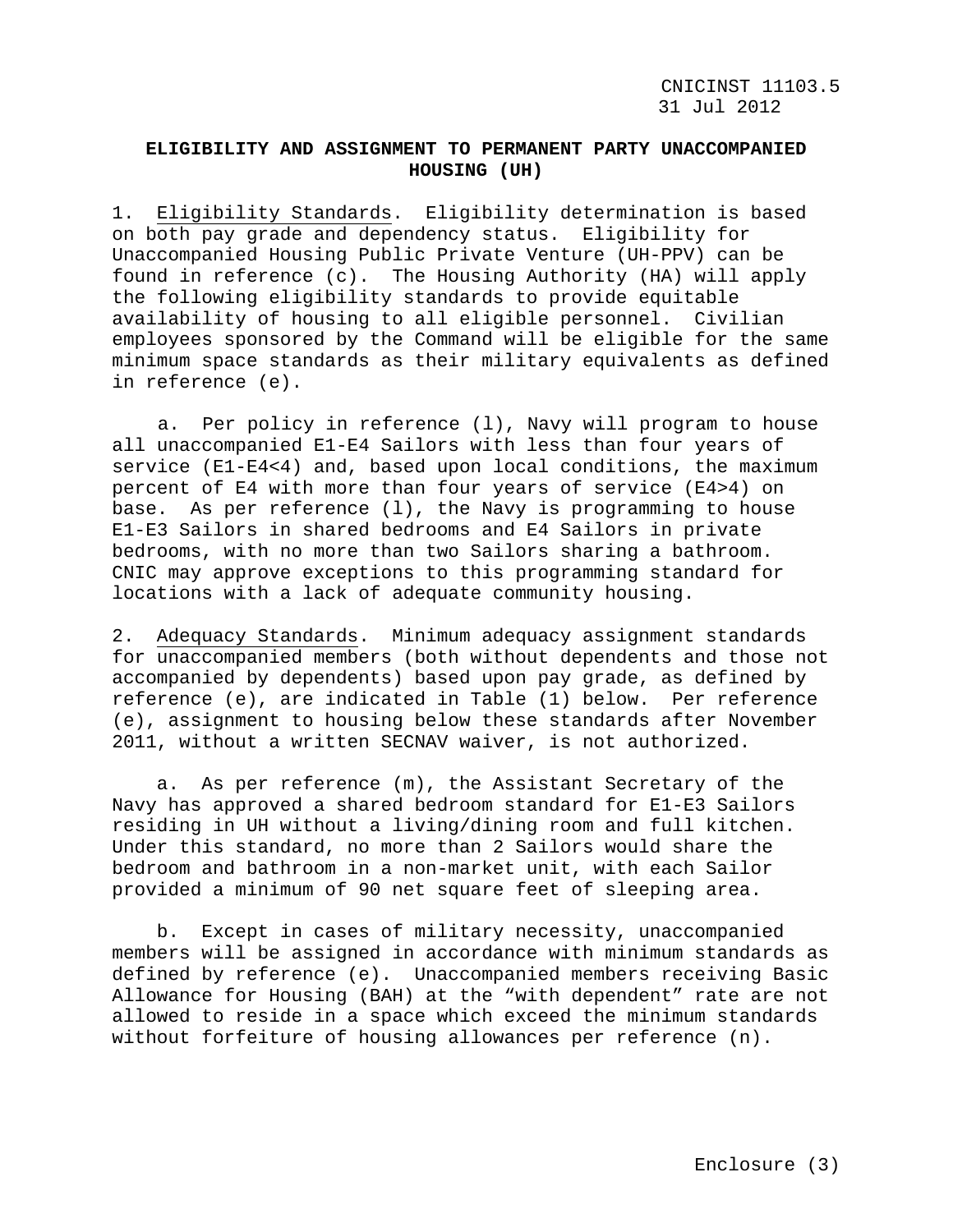## CNICINST 11103.5 31 Jul 2012

Table 1. DoD UH Minimum Configuration and Privacy Standards for Assignment

| PAY GRADES                                     | MINIMUM ADEQUACY STANDARDS FOR PERMANENT PARTY<br>PERSONNEL                                                                                                                                      |
|------------------------------------------------|--------------------------------------------------------------------------------------------------------------------------------------------------------------------------------------------------|
| 01 and above, WO<br>and above,<br>and E7 to E9 | Private unit with living room, bedroom, kitchen,<br>and bathroom                                                                                                                                 |
| $E5$ to $E6$                                   | Shared unit with a living room: Private bedroom<br>with 118 net square feet (NSF), bathroom shared<br>with not more than one other, and a kitchen                                                |
|                                                | Shared unit without a living room: Private<br>bedroom with 135 NSF, bathroom shared with not<br>more than one other, and a kitchenette                                                           |
| $E1$ to $E4$                                   | Shared unit with a living room: Shared bedroom<br>with not more than one other and with a minimum of<br>72 NSF for each occupant, bathroom shared with not<br>more than one other, and a kitchen |
| 370mm                                          | Shared unit without a living room: Private<br>bedroom with 90 NSF, bathroom shared with not more<br>than one other, and a kitchenette                                                            |

NOTES:

1. NSF minimums for units can be established by the Military Departments.

2. The minimum standards can be waived on a temporary basis (for no more than 1 year) due to military necessity. However, exceptions for longer periods of time can only be approved by the Secretary of a Military Department. This includes realigning pay grades as warranted by similarity of responsibilities.

3. Assignment Standard. As per reference (l) and in accordance with reference (e), the Navy will assign:

 a. E1-E3 Sailors to shared bedrooms, no more than 2 per bath, where inventory allows.

 b. E4 to private bedrooms, no more than 2 per bath, up to 100% of E4s, where inventory allows.

4. Assignment Priority UH. The Navy's goal is to provide suitable housing for all E1- E4<4 Sailors and based on local conditions, the maximum percent of E4>4 Sailors. While all conditions, the maximum percent of E4>4 Sailors. members are eligible, UH is intended to be for the Navy's most junior Sailors. Eligible personnel will be assigned to UH in the order supported by the following priorities and categories.

 a. Priority 1. Unaccompanied key and essential Service members and civilians, including special command positions.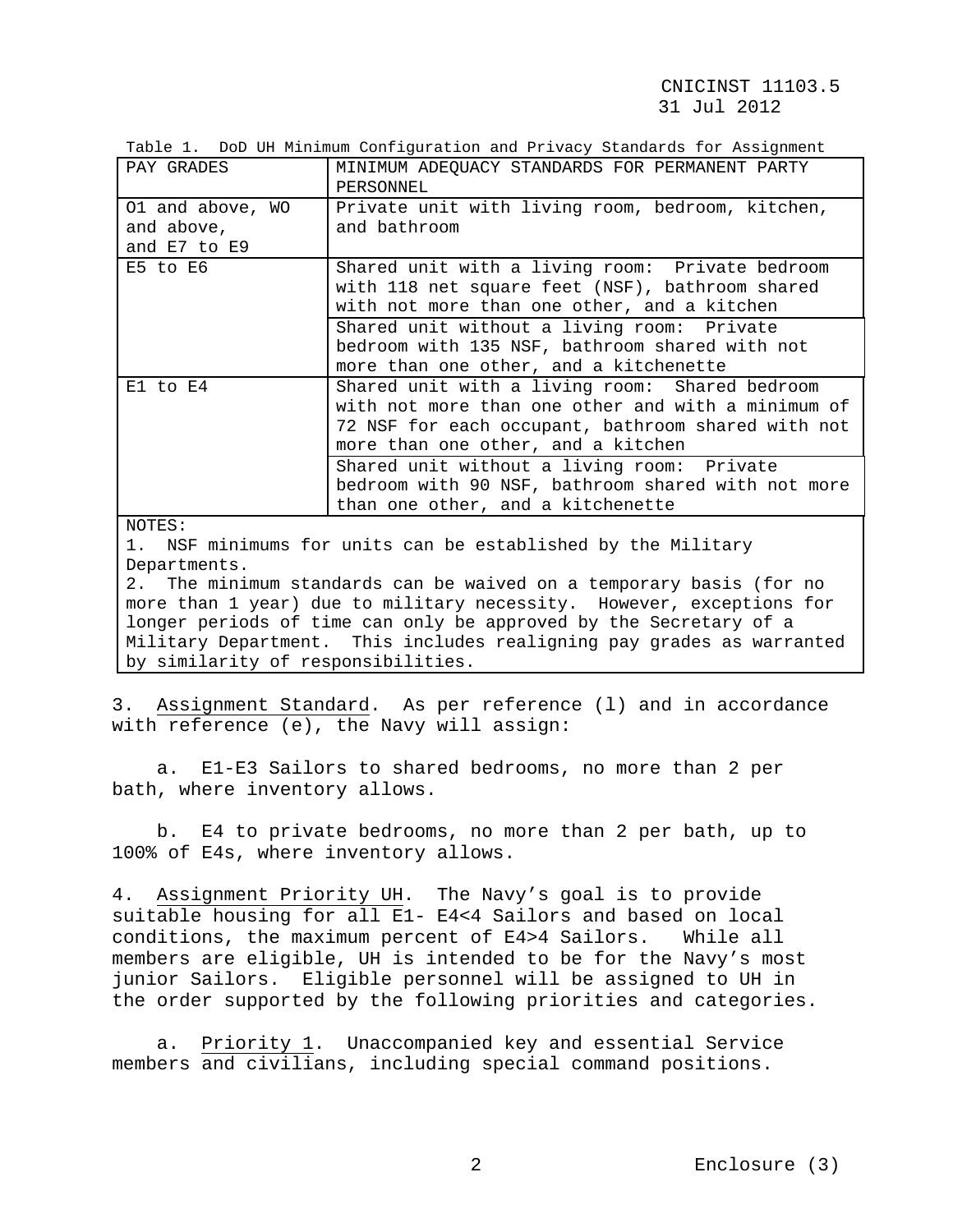(1) Category I, Military Necessity. Military Necessity may be declared when, in the judgment of the CO of the Installation, housing of an individual or unit is required because of circumstances involving mission accomplishment, contingency operations, training, or maintenance of a disciplined force. Every effort will be made to provide adequate accommodations as outlined in reference (e) and defined in enclosure (8) to members as a result of Military Necessity. Military Necessity will not be declared for the sole purpose of avoiding the payment of appropriate housing allowances.

 b. Priority 2. Unaccompanied permanent party personnel in specific pay grade categories required to reside in Governmentprovided housing; PCS students with no dependents, and Duty Under Instruction (DUINS); and involuntarily separated personnel.

 (1) Category II, Sea Duty Sailors E1-E4<4. The Homeport Ashore program supports Sailors assigned to all self-propelled vessels, including submarines, while in their designated homeport. Installation Homeport Ashore Transition Plans will define priority and availability.

 (2) Category III, E1-E4<4 Rotational in Homeport. Sailors assigned to a Sea duty component of a deployable unit such as Air Squadrons, Mobile Training Units (MOTU), and Mobile Construction Battalions (Seabees), etc.

(3) Category IV, E1-E4<4 Single Shore Duty Sailors

 (4) Category V, Wounded Warriors/Medical Hold or Holdover as determined by BUMED. May apply if member is not housed in a Medical Treatment Facility.

 (5) Category VI, Assigned to Duty Under Instruction (DUINS), Training of 20 weeks or more.

(6) Category VII, E4>4 Single Sailors

 (7) Category VIII, Sailors on Dependent Restricted OCONUS Tours. Applies to any overseas duty station with an established tour that does not permit Command-sponsored dependents. Involuntary separation as defined by reference (e).

 (8) Category IX, E5. E5 Sailors, eligible for, but not in receipt of a housing allowance.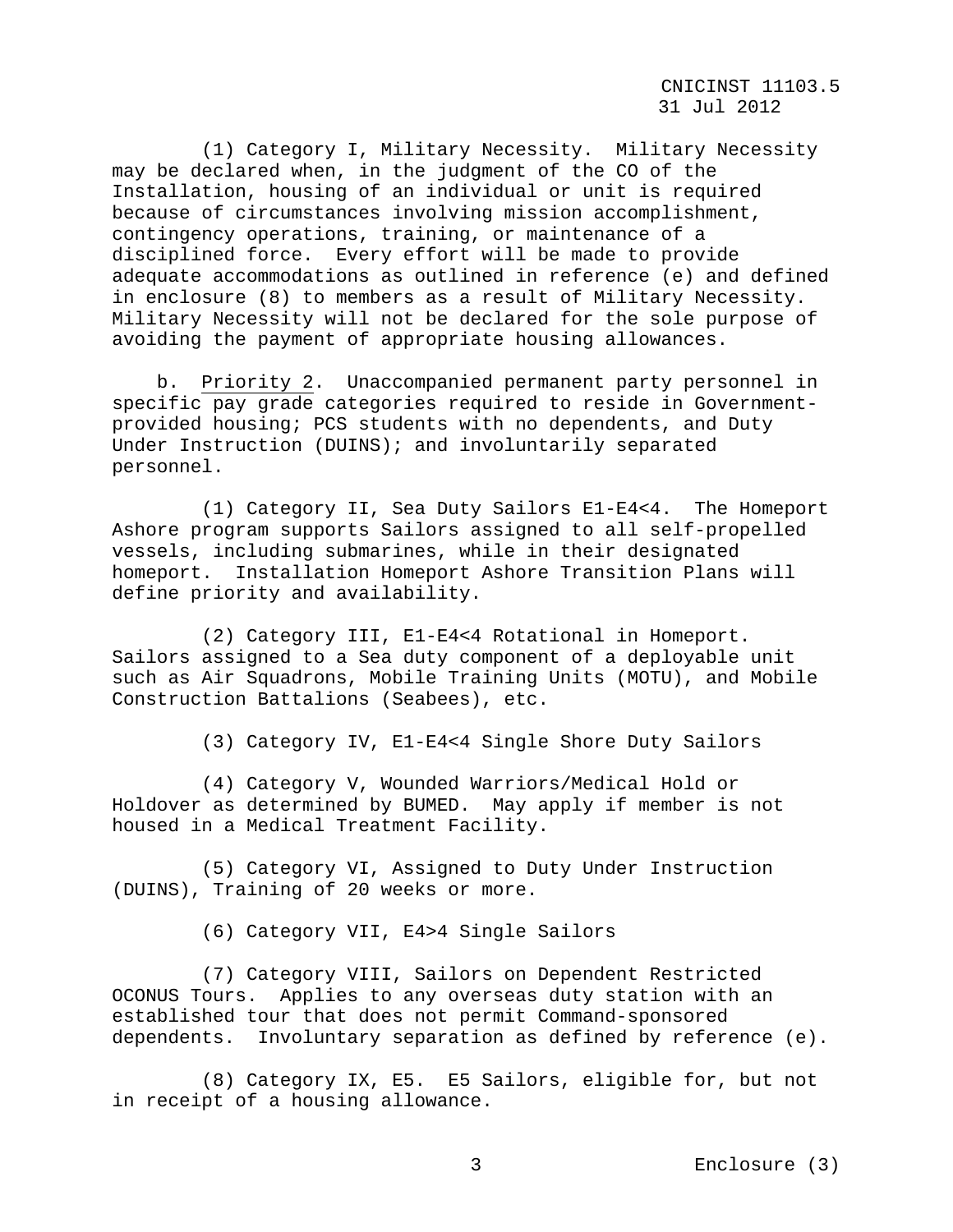c. Priority 3. All other unaccompanied personnel, including voluntarily separated personnel, with occupancy on a space-available basis.

 (1) Category X, Resident Advisors. E5 and above Service members approved by the Command review board. Resident Advisors (RAs) who are receiving BAH at the "with dependent" rate cannot be housed at greater than their minimum standards as defined by reference (e) without risk of forfeiture of housing allowances. Note: The population of RAs will not exceed 5% of the total E1- E3 permanent party population. Details on the RA program can be found in operational guidance.

 (2) Category XI, Sailors with Exceptional Family Members (EFM). Sailors that are registered in Category III, IV, V, VI of the EFM program who are prevented from bringing dependents to the new duty station due to EFM and have been authorized BAH at the dependent's location by PERS-451.

 (3) Category XII, Sailors assigned to ships in overhaul. When the ship is determined to be uninhabitable during period of overhaul (not pre-construction), Sailors are to be housed in accordance with reference (n). Members in the following categories (XIII – XV) are provided housing on space available basis only, and will not jeopardize the eligibility for those in a higher priority. Once assigned, these members may be given no less than 48 hours notice to vacate in order to provide housing for a higher priority member assignment.

(4) Category XIII, E6 and above Sailors, eligible for, but not in receipt of a housing allowance.

 (5) Category XIV, Geographic Bachelors (GBs). Service members, in receipt of BAH at the "with dependents" rate and have executed Permanent Change of Station (PCS) orders that authorized movement of dependents, who for reasons other than the availability of housing, elect not to be accompanied by the dependents. This includes Service members on overseas tours who are not accompanied by their command sponsored dependents (Unaccompanied Orders).

(a) COs of Installations may provide up to five percent of UH bedrooms for use by GBs. The five percent may be increased up to 15 percent with Region Commander approval. Any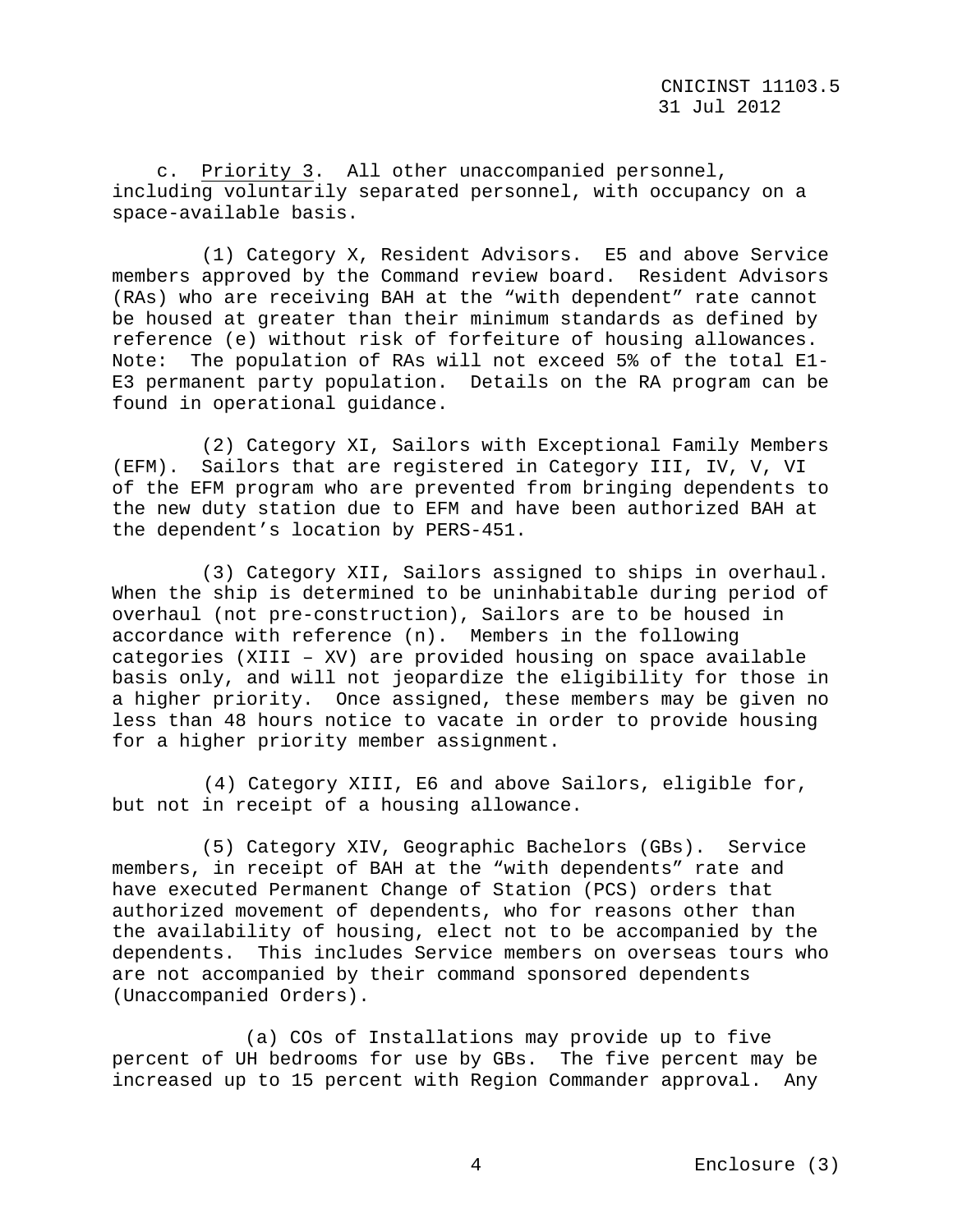amount greater than 15 percent requires prior approval from CNIC.

 (b) Housing for GBs will not exceed the space criteria in reference (e) for their paygrade/rank. In no case will GBs be assigned to less than 72 square feet unless the local Fire/Safety authority provides clearance.

 (c) Calculation of allowance for the number of GBs allowed includes all active Permanent Party rooms. UH-PPV rooms will not be included in the total inventory for purposes of accommodating GBs.

 (d) Metropolitan areas and consolidated area Regions may calculate the allowance based upon total area population in lieu of separate allowances per each Installation.

 (6) Category XV, Permanent Party Personnel assigned to units not supported by the Installation (e.g. member assigned to NAS Kingsville requesting assignment to NAS Corpus Christi UH).

 (7) Category XVI, Space Available (Others). This category includes those members that are not part of the normal Installation Unaccompanied Housing requirement (e.g. members removed from permanent housing for safety/security purposes).

5. UH Wait Lists. The HA will keep the following separate wait lists for those desiring to move into Navy UH, UH-PPV and for those requesting to draw an allowance for housing in lieu of assignment to Government quarters. Where applicable, wait lists for Sailors choosing to move into PPV units will be in accordance with reference (c).

- a. Wait list for Members requesting assignment to UH
	- (1) E1-E4<4 Sailors
	- (2) E4>4 and above Sailors
	- (3) Resident Advisor (RA) Applicants
	- (4) Geographic Bachelors (GBs)

 b. Wait list for Members requesting referral to UH-PPV as per reference (c).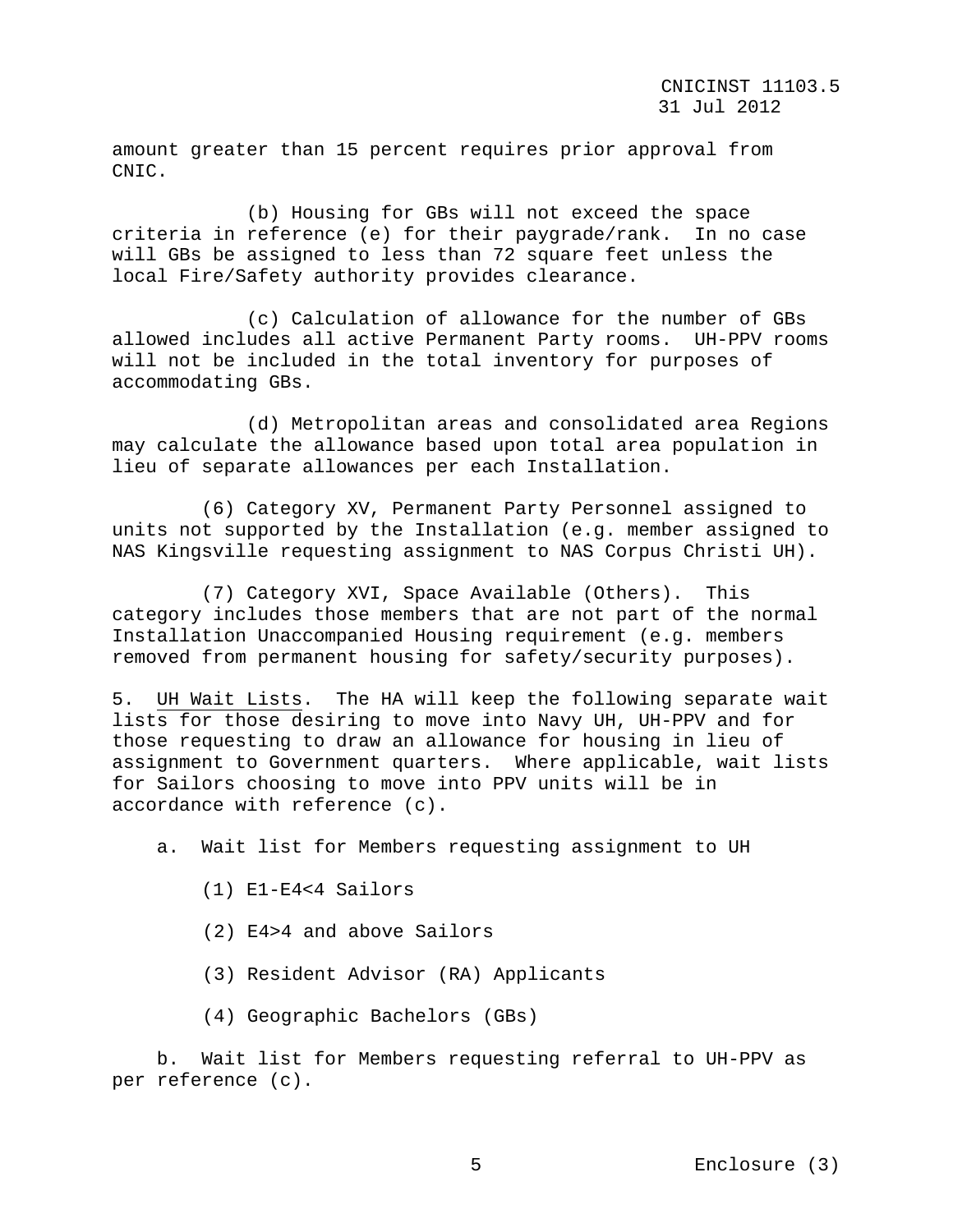c. Wait list for single members requesting BAH in lieu of UH assignment based opn eligibility as stated in section 4.

d. Control date is defined below:

| Housing Applicant                                                                    | Additional Criteria                                                                                                             |
|--------------------------------------------------------------------------------------|---------------------------------------------------------------------------------------------------------------------------------|
| New Military Personnel<br>(those reporting for<br>initial permanent station<br>tour) | Date of application; NO<br>EARLIER THAN enlistment or<br>entry into Navy                                                        |
| Career Military Personnel                                                            | Date of application; NO<br>EARLIER THAN date of orders<br>(date time group no.) or<br>date of Certificate of<br>Homeport Change |
| Civilian Employees                                                                   | Date of application; NO<br>EARLIER THAN offer and<br>acceptance letter.                                                         |

6. BAH Entitlements for Single Members. The Military Pay and Compensation Policy Branch (OPNAV N130) is the entitlement authority for the Navy. Reference (p) provides clear guidance regarding BAH entitlements. For the purposes of BAH entitlement, "full utilization" of UH inventory is defined as 95% occupancy of available and on-line beds. UH-PPV beds will be included in UH inventory in accordance with reference (m) section U10010 C, for the purpose of determining full utilization. Beds occupied by Geographical Bachelors shall be considered available in determining the occupancy percentage.

 a. Single Sea Duty Sailors E1-E3 are prohibited by law from receiving full BAH/OHA.

 b. Single Sea Duty Sailors E-4<4 are not authorized by Navy policy to receive full BAH/OHA.

 c. Single Sea Duty Sailors in pay grades E4>4 can submit a request to receive BAH/OHA. The CO of the Installation is the approving authority. In accordance with reference (l) approval of the request for BAH/OHA is contingent on the "full utilization" of UH/UH-PPV beds, as defined above.

 d. Single E1-E4 Sailors on shore duty and rotational Sailors assigned to a sea duty component of a deployable unit such as Air Squadrons, Mobile Training Units (MOTU), and Mobile Construction Battalions (Seabees), etc., may request to live in

6 Enclosure (3)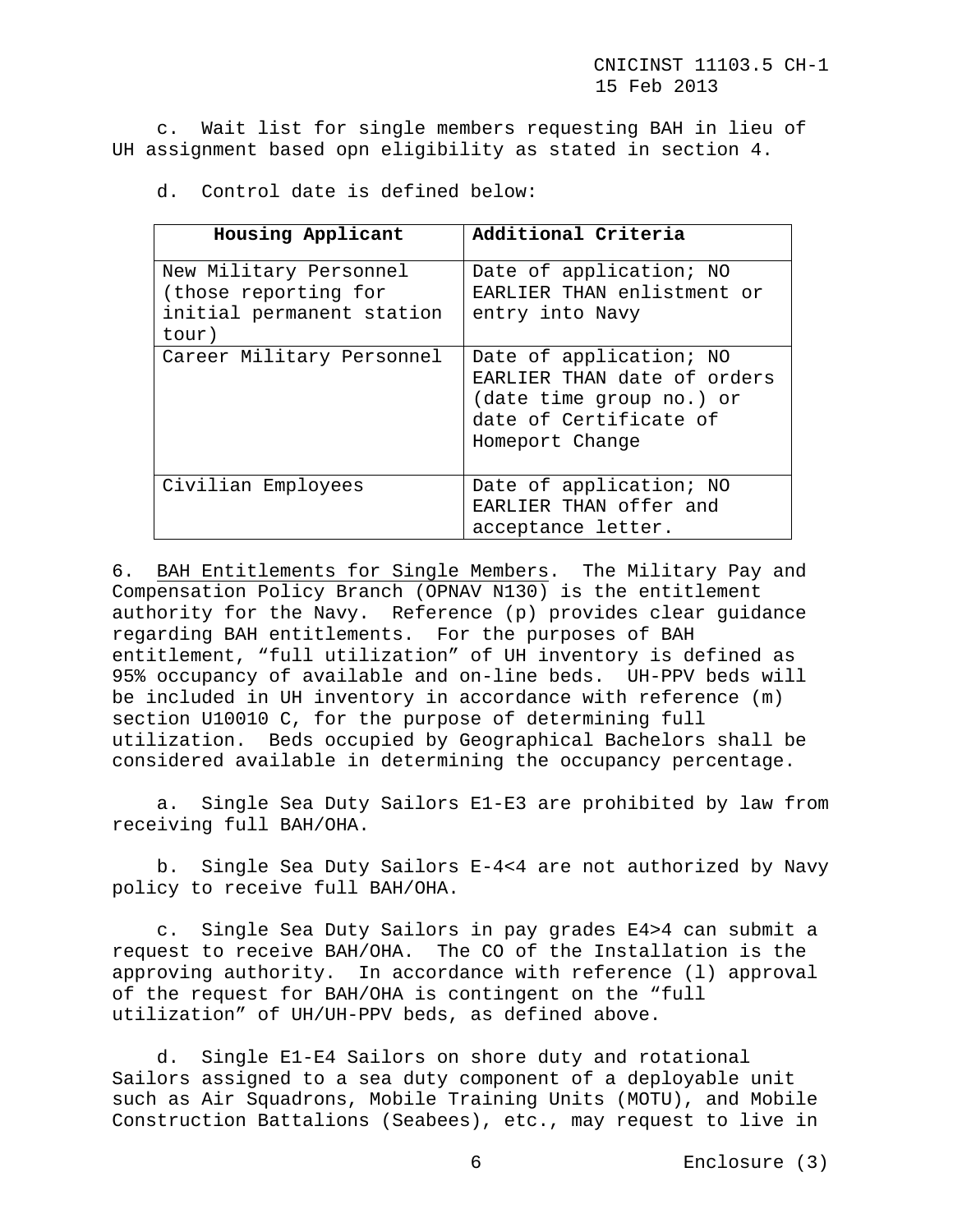such as Air Squadrons, Mobile Training Units (MOTU), and Mobile Construction Battalions (Seabees), etc., may request to live in the community and be authorized BAH/OHA when UH/UH-PPV have reached "full utilization" as defined above.

7. Housing Allowance Verification. The UH occupancy report will be provided on a monthly basis to the local Personnel Support Detachment to allow local pay authorities the ability to verify eligibility for continued payment of housing allowances.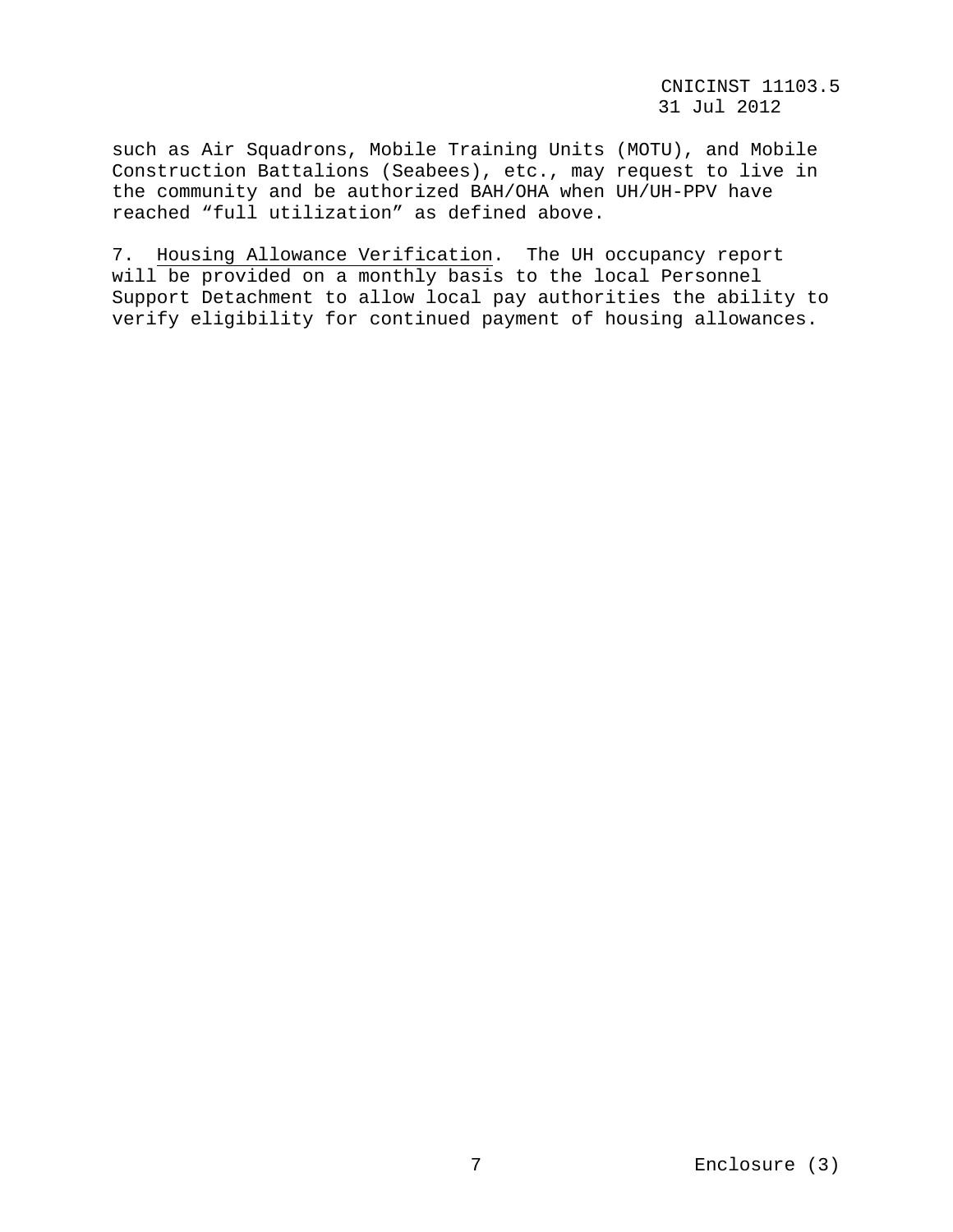### **ELIGIBILITY AND ASSIGNMENT TO STUDENT DORMITORIES**

1. General Applicability. The term Dormitories covers a wide range of facilities and/or student housing. The following are typical assignments which entitle the service member to reside in the supporting Dormitory. (This list is not all inclusive.)

- a. Enlisted Recruit Training
- b. Enlisted Initial Skills Pipeline("A" School)
- c. Officer Accession Training
- d. Special Training Environment

2. Student Training Environment. Enlisted and Officer students in accession training (basic through initial skills) require certain controls with housing to meet the objectives of Sailorization, Unit Cohesion, and Training Integrity. In accordance with reference (q), students that are not entitled to per diem or a housing allowance must be housed in Dormitories during their training period.

3. Special Training Environment. Special training environments exist within the Navy and enhance the specific mission of a Command by providing a controlled environment for residents.

4. Eligibility for Assignment. Members in receipt of initial orders or Permanent Change of Station (PCS) orders to a temporary unit or training command are eligible for housing in Dormitories where facilities are available.

a. Members with dependents who are assigned for less than 20 weeks are entitled to housing in the respective Dormitory without loss of housing allowances.

b. Members with dependents drawing housing allowances at the "with dependent rate," who are assigned for 20 weeks or more, are Duty Under Instruction (DUINS) and are GB's and<br>eligible for assignment on a space available basis. Assigned eligible for assignment on a space available basis. housing cannot exceed the minimum standard defined in reference  $(h)$ .

5. Minimum Configuration and Privacy Standards.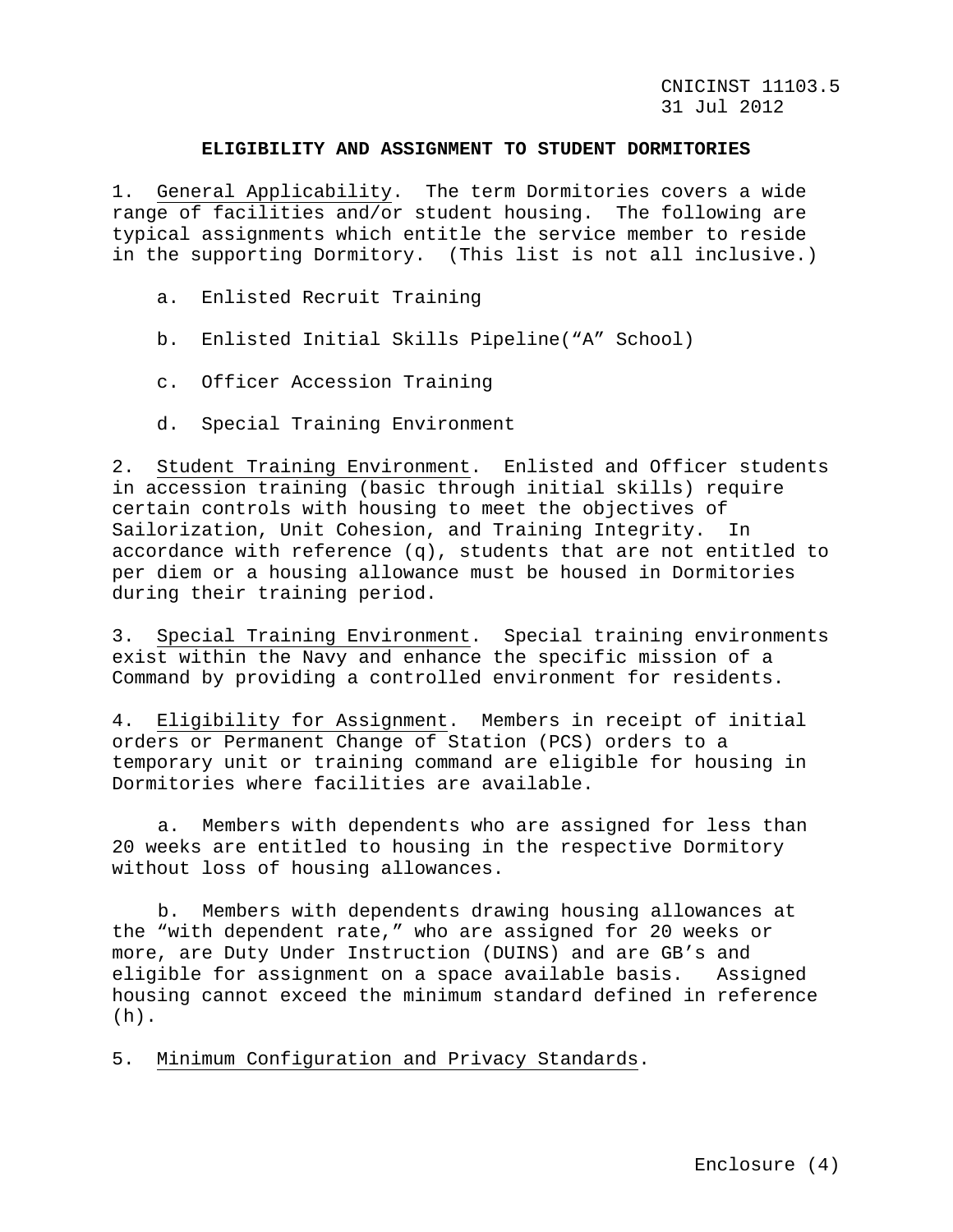CNICINST 11103.5 31 Jul 2012

 a. For Service members in basic training, the minimum adequate housing standard is open bay with a central bath and with at least 72 net square feet (NSF) for each Service member. This area includes space for a bed, locker, and circulation.

 b. For Service members undergoing Enlisted "A" School, the Navy Education and Training Command has established a minimum assignment standard of 90 net square feet per person, reference (p) in addition to the new construction standard identified in reference (k).

 c. For Service members undergoing all other training subsequent to basic training, assigned quarters should provide more space (minimum 72 NSF), privacy, and amenities than that specified for basic training, taking into consideration the type and length of training and the status of the trainee or student.

6. Assignment. Check-in and check-out for Dormitory residents will normally be handled by the school command operating the Dormitories. When assignment is handled by Housing personnel, policies stated in the body of this instruction apply.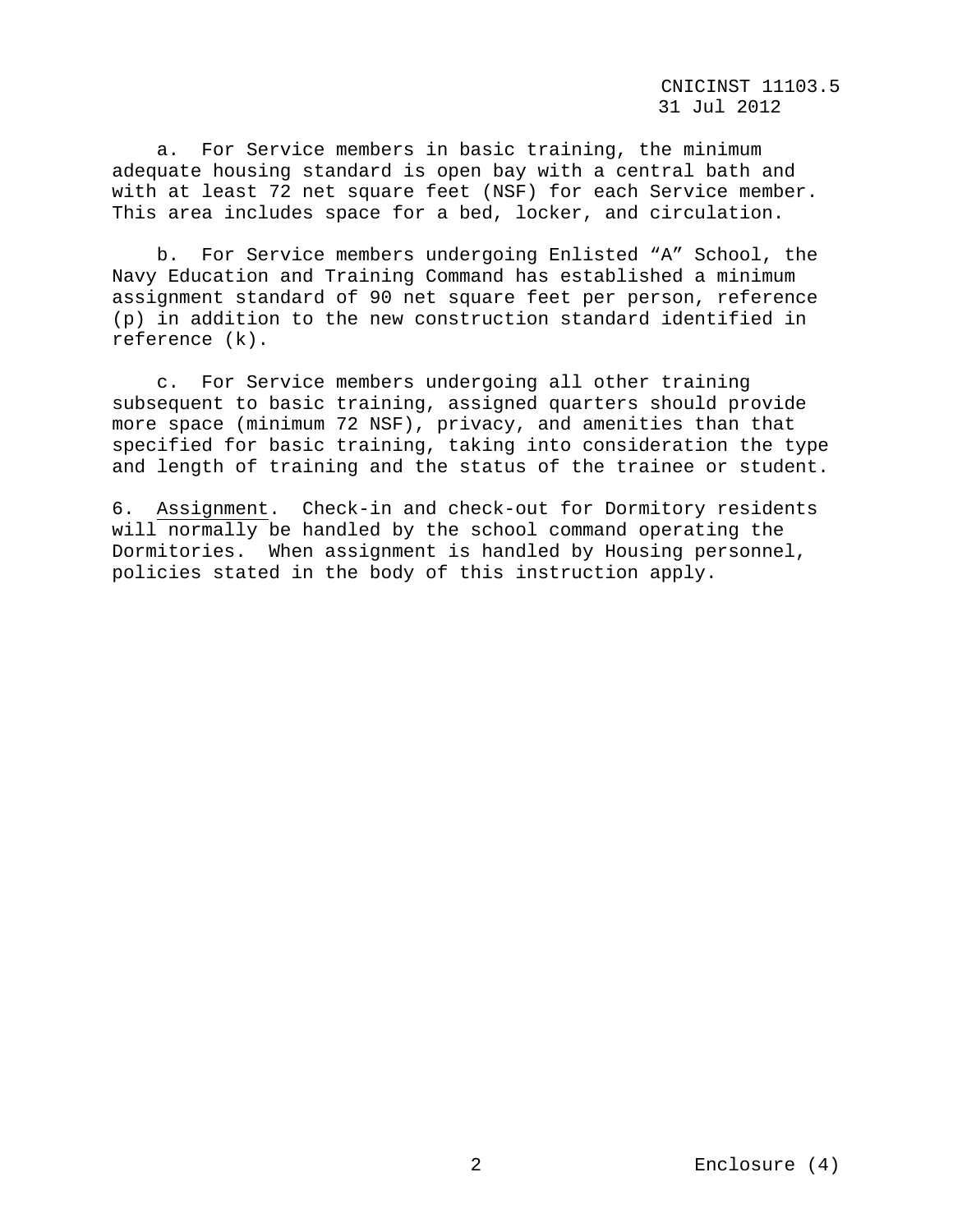### **SPECIAL AND/OR UNIQUE ASSIGNMENT CONSIDERATIONS**

1. Activated or Mobilized Reservists. Reservists recalled to active duty on Permanent Change of Station (PCS) orders (and not authorized per diem in addition to a housing allowance) are housed on the same basis as their active duty counterparts.

### 2. Frocked Service Members

 a. Single Shipboard Sailors frocked to the pay grade of E5 who have less than four years of service are not authorized housing allowances and shall not be displaced from Unaccompanied Housing (UH) until they are permanently promoted to the pay grade of E5. Single Shipboard Sailors frocked to the pay grade of E5 who have more than four years of service may request to live in the community and be authorized BAH/OHA when UH and, if applicable as per reference (n), UH-PPV have reached "full utilization", as defined in Enclosure (3).

#### 3. Service Member Married to Service Member

 a. Either member may be assigned to a Family Housing (FH) Unit when co-located or accompanied by a dependent. When colocated, the housing assignment will be based upon the senior member's eligibility. If an officer is married to an enlisted member, assignment will be made to officer housing.

 b. If the military members have dependents and are assigned to separate Installations not in the same geographic area, the member with physical custody will be eligible for FH. Members are eligible for FH when assigned to the same Installation but<br>separated by temporary duty assignment or deployment. The same separated by temporary duty assignment or deployment. geographic area is defined as within one-way 1.5 hour travel time.

 c. A service member without dependents married to another service member without dependents stationed at separate Installations not in the same geographic area are eligible for UH if they are E1-E4. If no UH is available (i.e. UH is fully utilized), the member may be eligible for housing allowance at the "without dependent rate," as per reference (p).

 d. A service member with dependents or with custody of dependents, but not accompanied by these dependents, married to another service member without dependents or without custody of dependents stationed at separate Installations, as defined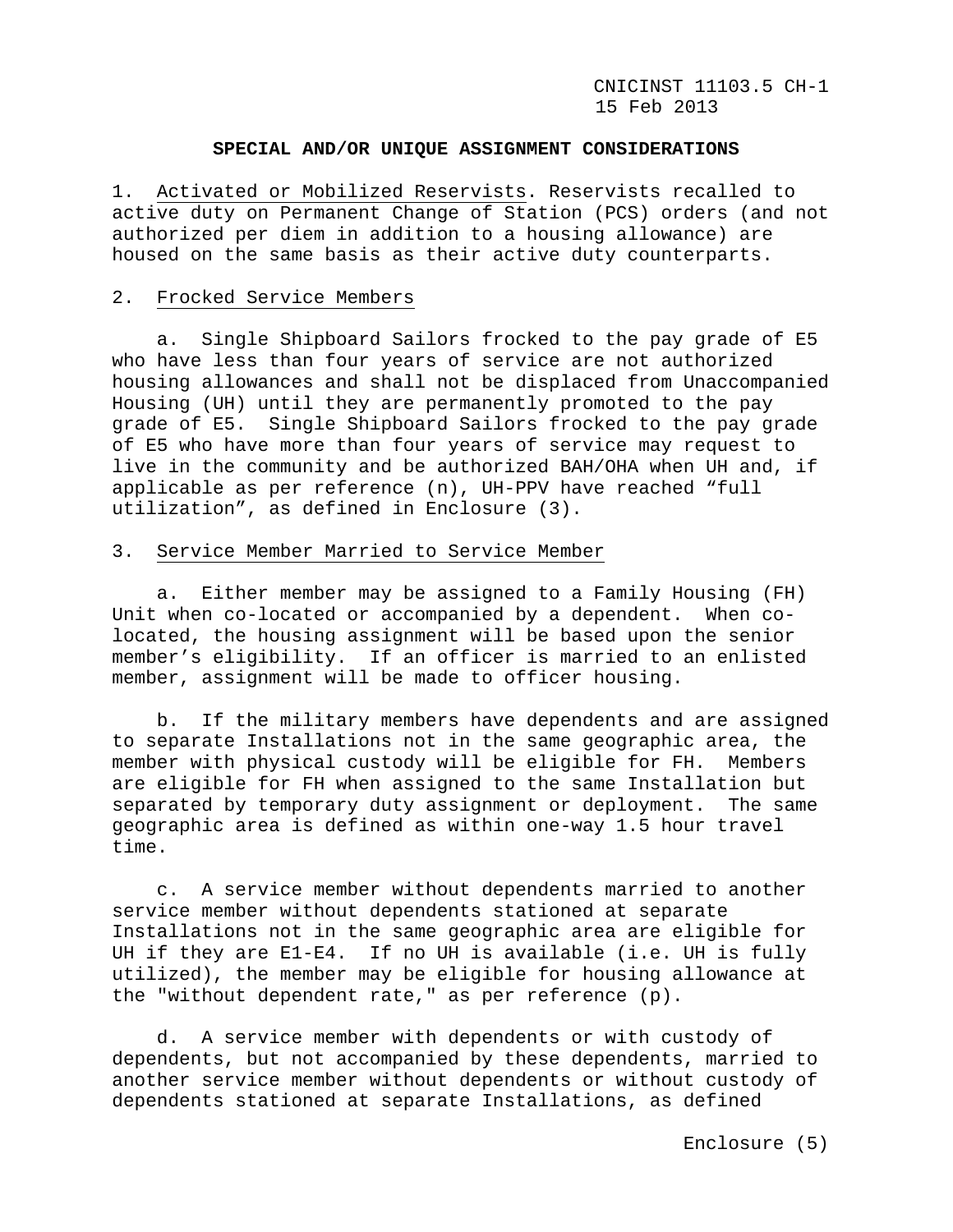above, is considered a Geographic Bachelor (GB) for UH and entitlements purposes. The member without dependents is considered a single service member for UH or entitlements purposes.

4. Single Military Member with Legal and Physical Custody of a Child. A member entitled to housing allowances at the with dependent rate who has legal and physical custody of a child who lives with the sponsor at least six months of the year will be authorized to live in FH. Single members without child custody (not entitled to housing allowances at the "with dependent" rate) are ineligible for FH; however are entitled for UH. See reference (d) for eligibility for UHP.

5. Deployed Military Member. Members who are accompanied by dependents are eligible for FH, even if deployed. Family members must reside with the sponsor, at the homeport location, at least six months of the year to be authorized to live in FH.

# 6. Members with Dependents who are Unaccompanied by their Dependents

 a. A member with dependents unaccompanied by their dependents may not be housed in Government quarters at greater than the entitlement to minimum standards criteria for single permanent party members of the same pay grade/rank without risk of loss of their entitlement to housing allowances, regardless of any fees paid.

 b. Members who are approved by the Housing Authority (HA) to serve as a Resident Advisor in the UH are also restricted to the minimum standards criteria as stated above.

 c. Members who are serving a dependent restricted tour have a higher assignment priority category; however, are also restricted to the minimum standards criteria as stated above.

### 7. Single Pregnant Member

 a. Upon doctor's medical certification of pregnancy, a single military member with no other dependents is eligible to apply for FH and, at the discretion of the CO of the Installation, may occupy FH before the birth of the expected child.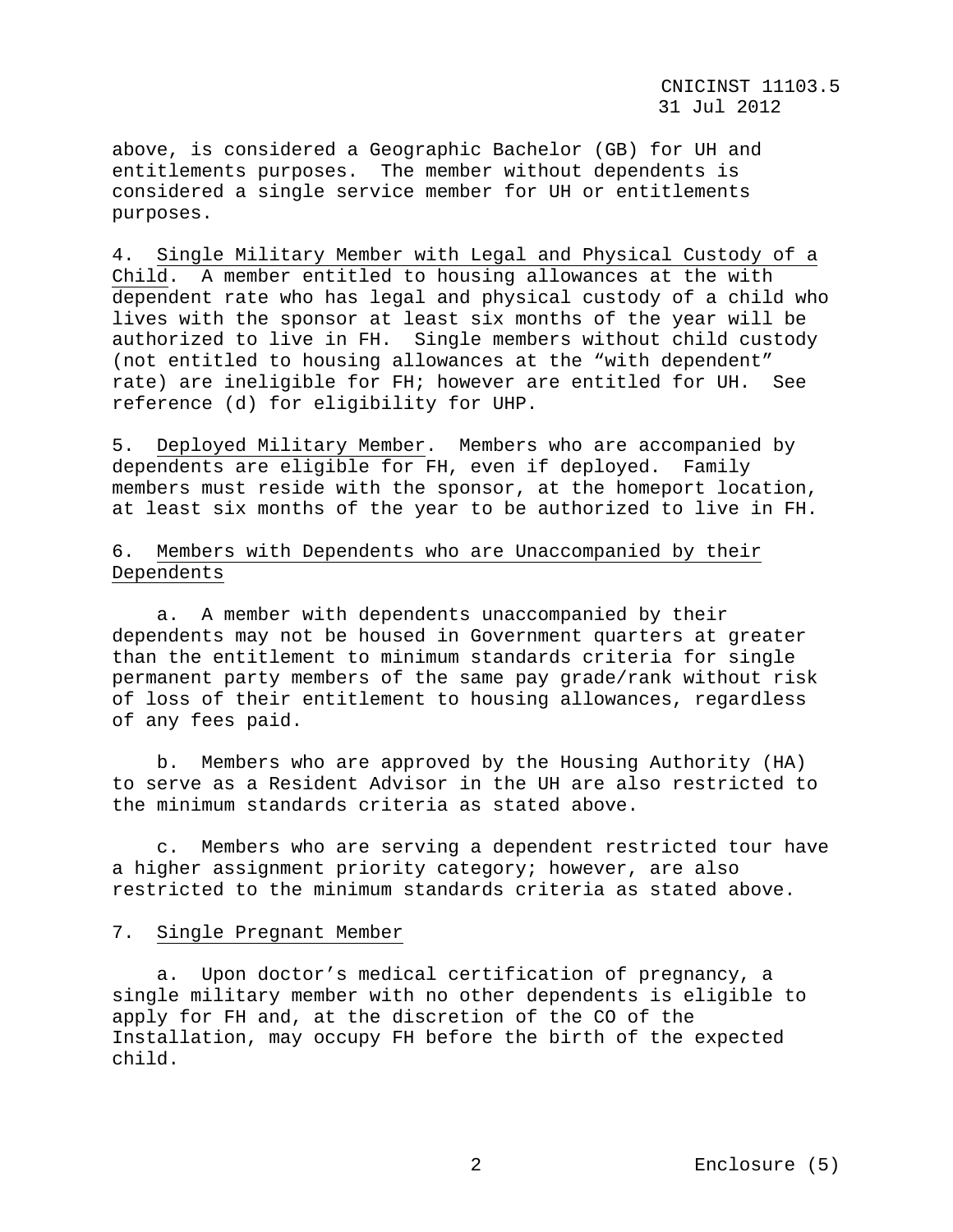b. A service woman who has no other dependents who is a current UH resident is authorized to remain in the UH for the full term of pregnancy if so desired by the member.

 c. Up to the twentieth week of pregnancy, an E1-E4 rotational in homeport and shore duty Service woman may request, and the Installation CO may authorize permission for off base housing and payment of appropriate housing allowances at the "without dependent" rate. From the twentieth week forward to full term delivery, the service woman may request, and the Installation CO must authorize off base housing and payment of housing allowance at the "without dependent" rate.

 d. Up to the twentieth week of pregnancy, a shipboard Sailor E1-E4 will reside in UH while in homeport. From the twentieth week forward to full term delivery, the service woman may request, and the Installation CO must authorize off base housing and payment of housing allowances at the "without dependent" rate. The authorization for housing allowance ends if the member does not maintain custody of the child.

8. Sailors Undergoing Processing. Except as provided in reference (m), no per diem is payable before reporting to the first PDS for an enlisted member (newly inducted or enlisted) undergoing processing, indoctrination, basic training, or instruction in a TDY status at a place where both Government mess and Government quarters are available.

9. Special Environment Housing. Housing designated for a specific mission and the exclusive use of a tenant command. Unless otherwise defined in the Host Tenant Command Support Agreement, eligibility and assignment for these facilities will be handled by the Tenant Command (includes housing for Marine Corps and Transient Personnel Units).

10. Civilian Employees. Civilian employees normally will be expected to rely on surrounding civilian communities for housing support whether stationed in the Contiguous United States (CONUS), Hawaii, U.S. territories and possessions, or foreign areas. Where the HA determines appropriate and adequate community services and support facilities do not exist, are substandard, or cannot be enjoyed without restriction, housing will be allocated to provide reasonable and equitable treatment to both eligible military personnel and eligible U.S. citizen civilian employees. Where applicable, Fair Market Rental rates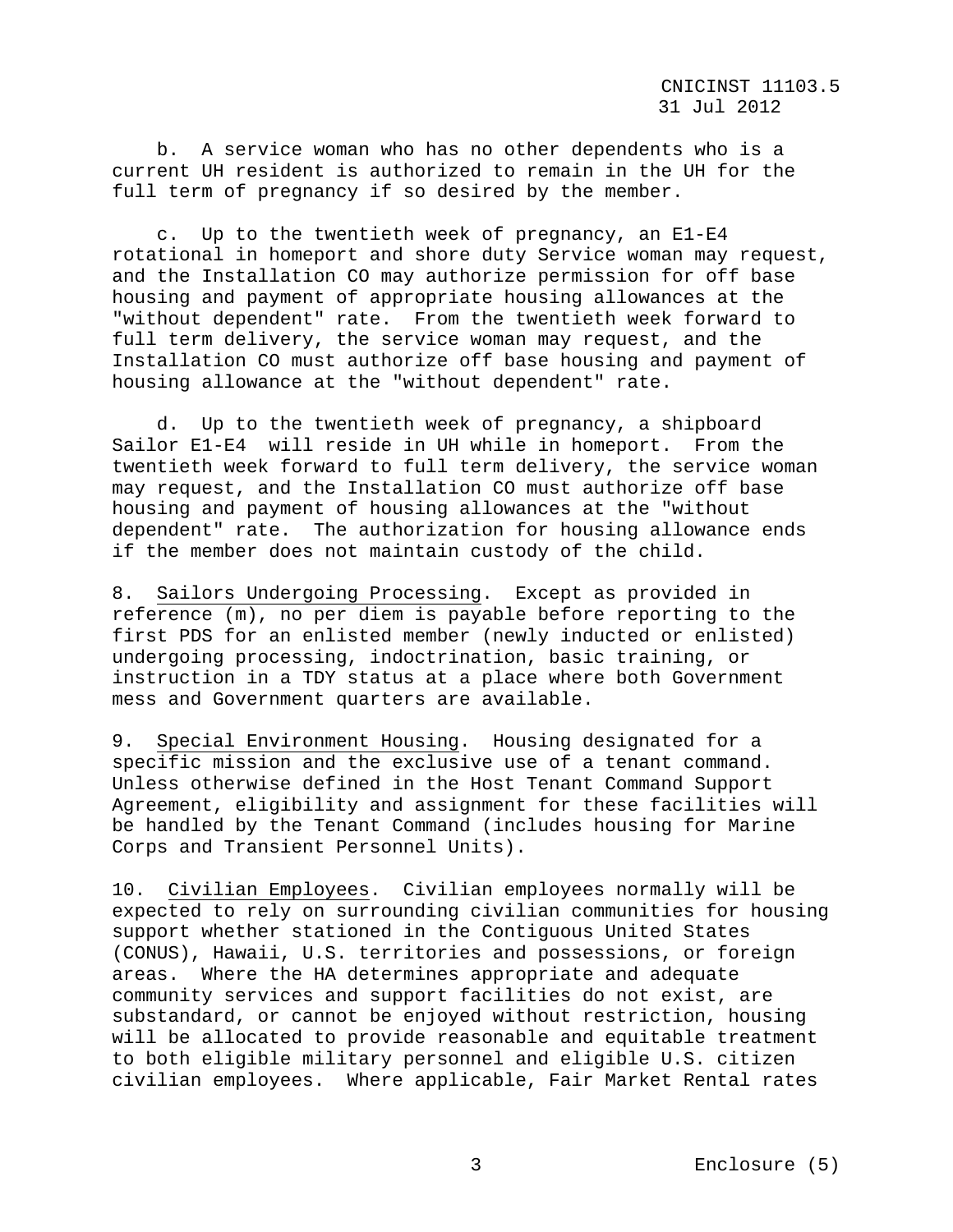will be established in accordance with reference (h). Local HA will establish policy for collection of rental payment.

# a. DoD Appropriated and Non-Appropriated Fund Civilian Employees

 (1) Key and Essential (K&E) employees designated by Installation COs in special circumstances that must relate to military necessity, accomplishment of mission, safety, or security.

 (2) Submission of justification and approval of civilian employee designation as K&E will be documented and retained in Installation files for 2 years after the employee has vacated housing.

## b. Non-DoD Employees

 (1) Coast Guard personnel and non-military uniformed employees of the National Oceanic and Atmospheric Administration and the U.S. Public Health Service with or without accompanying family members will be provided housing when inter-service support agreements (ISSA) are in place between Department of the Navy (DoN) and the agency concerned.

 (2) Red Cross personnel in foreign areas will be furnished quarters in foreign areas on the same basis as DoD U.S. citizen civilian employees recruited from the U.S. In instances where DoD U.S. citizen employees are furnished Government quarters without charge, Red Cross personnel also shall be furnished quarters without charge. When American Red Cross personnel are provided Government quarters in the U.S. or its territories and possessions, the established rental rate for those quarters will be charged.

 (3) United Service Organizations, Inc. (USO) executive and professional staff may be provided housing on a reimbursable basis at locations in foreign countries or U.S. territories and possessions when it is within the capability of the overseas military command and not prohibited by appropriate Status of Forces Agreements.

 (4) Personnel (e.g., U.S. or third-country national bank personnel and key contractor personnel) serving on DoD military Installations in foreign countries or U.S. territories and possessions, as specified in written agreements.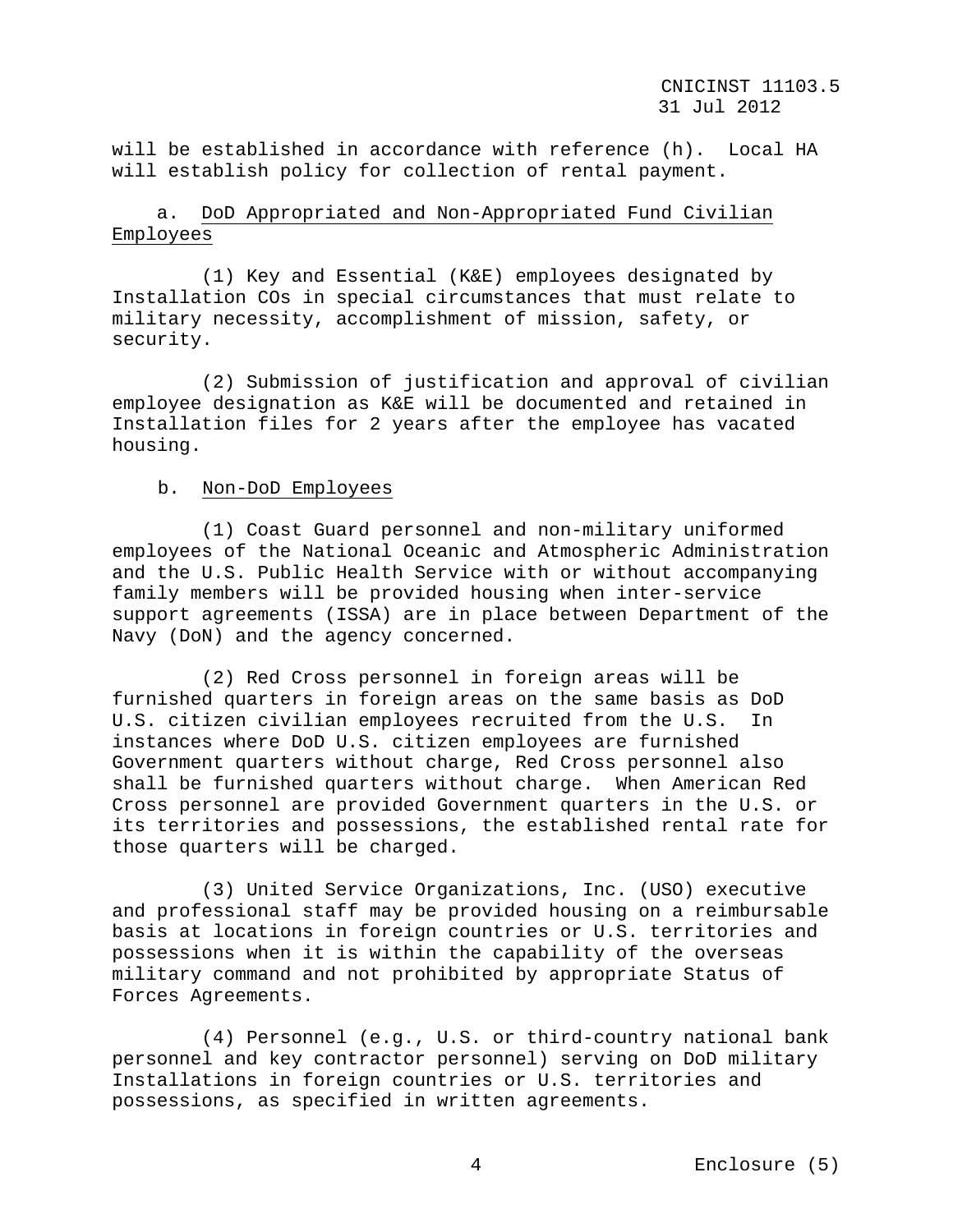c. Foreign Nationals. Where a specific written agreement exists between a foreign Government and the U.S. regarding the provision of Housing, foreign nationals with or without accompanying family members will be provided housing by the terms of that agreement. In the absence of such agreement, those in the Personnel Exchange Program (PEP), Foreign Military Sales (FMS), and trainees in the International Military Education and Training (IMET) program may occupy Government housing under the conditions stated below.

(1) Subject to the approval of the HA, and

 (2) Foreign students, including those in FMS and IMET, may occupy Government housing only after a determination has been made that U.S. student housing requirements are satisfied and will be satisfied for the projected duration of the foreign student's occupancy.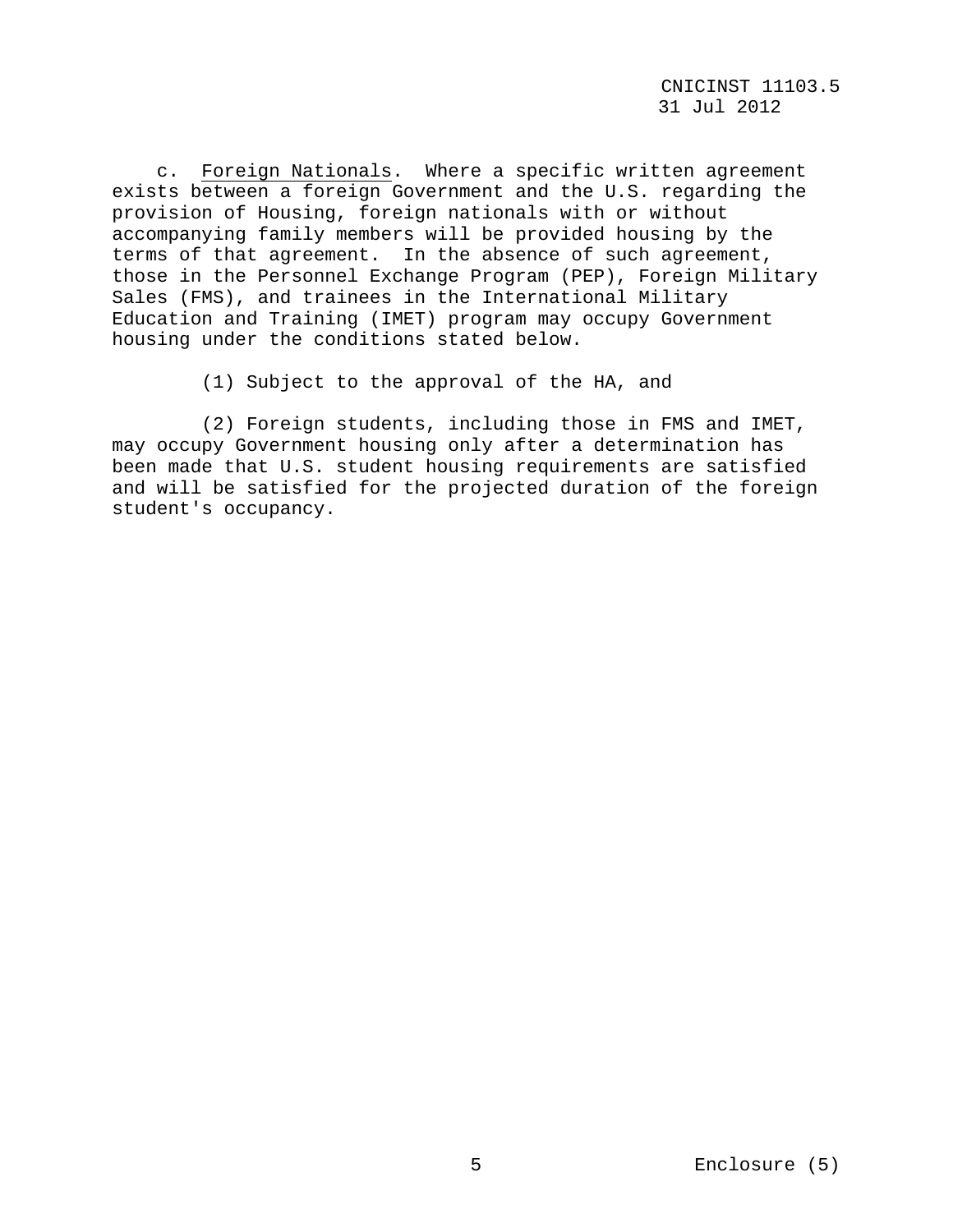#### **PPV FAMILY HOUSING (FH) PRIORITY LIST**

1. The Navy makes referrals to the FH PPV property management company based on a priority listing that was created at the time of business agreement development. Although there are slight variations from project to project, active duty families are always the first priority and private sector civilians are always the last.

A typical priority list for referral to family housing PPV is as follows:

 1. DoD active-duty personnel assigned to the Region who are entitled to BAH at the "with dependents" rate.

 2. Active-duty Coast Guard personnel with families (at some locations, Coast Guard families may share top priority with DoD personnel).

- 3. Active-duty reserve and National Guard families
- 4. Active-duty unaccompanied
- 5. Reserve unaccompanied
- 6. DoD civilians
- 7. Military retirees
- 8. Private sector civilians.

2. The Navy manages the priorities 1-7. Private sector civilian waitlists (8) are managed by the PPV property management company. The Navy has the flexibility to refer individuals of different priority levels to privatized housing at any time.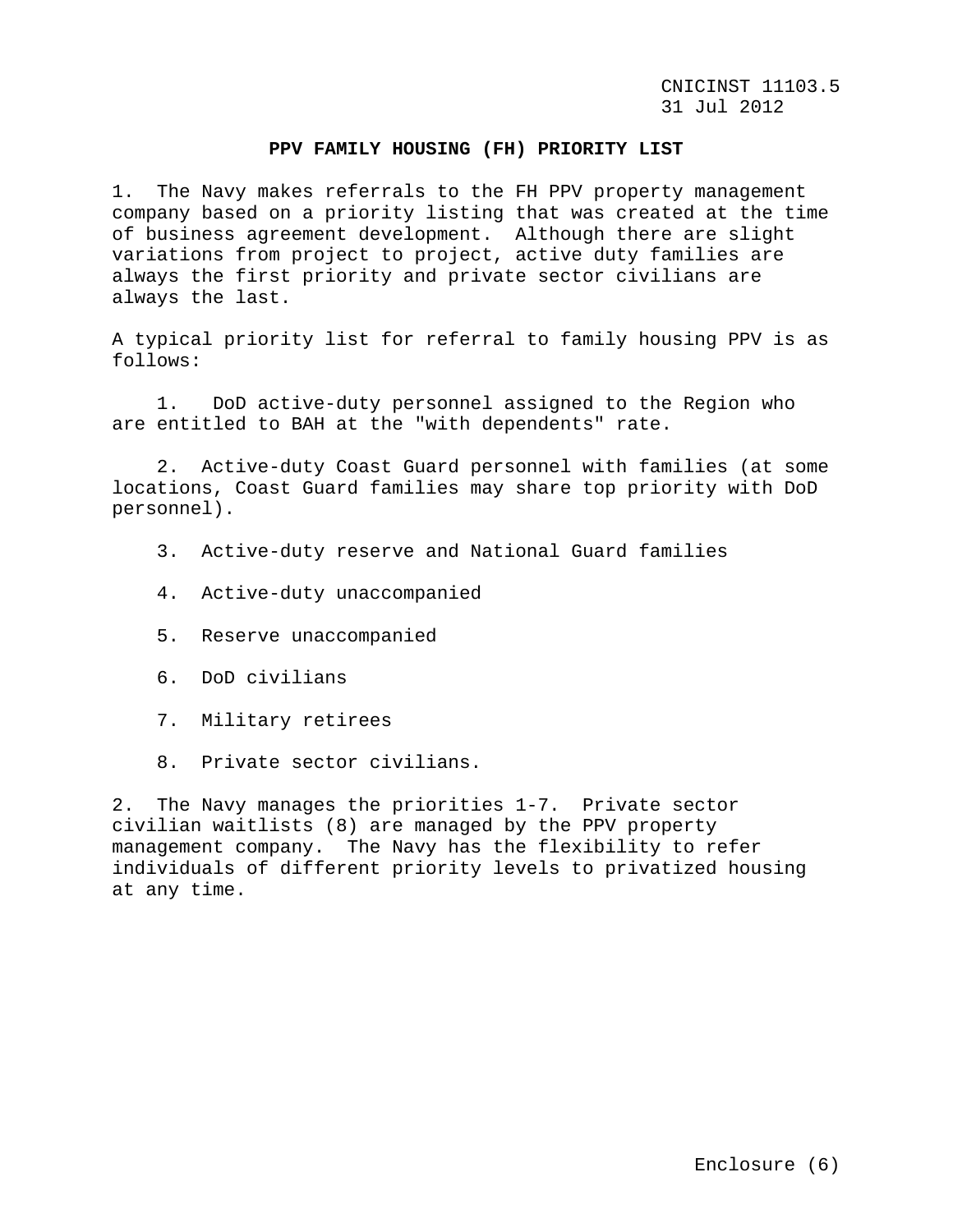#### **EXCEPTIONS TO TERMINATION REQUIREMENTS**

1. Extension of Assignment. Members/sponsors are required to provide written notification and request for extension to the Housing Authority (HA) within 30 days of original detachment date. The following are special conditions which constitute exceptions to the termination policy.

 a. Permanent Change of Station (PCS) Orders To a Dependent-Restricted Tour. Family members (including military spouses) of members transferred to a dependent-restricted overseas tour who occupy FH at the time of departure of the member will be permitted continued occupancy until the sponsor returns or reports to the next Permanent Duty Station (PDS) on an accompanied tour. The following conditions apply:

 (1) Retention of FH is voluntary on the part of the sponsor and must be requested in writing upon receipt of orders or at least 30 days prior to departure of member, whichever is later.

 (2) Personnel who retain FH during a dependentrestricted tour will be required to terminate and clear quarters within 30 days after member's detachment date to an accompanied tour, unless the member receives orders to return to the same geographic area.

 b. PCS Orders to School on Temporary Duty (TEMDU)/Temporary Duty Under Instruction (TEMDUINS)/Duty Under Instruction (DUINS), not to exceed 11 months. The HA will allow family members to continue to reside in quarters until the member reports to the ultimate duty station, or in the case of an overseas duty station, the family members receive authority to travel.

 c. PCS Orders to Another Installation Within a 1.5-Hour Commuting Distance During Rush Hour. The HA may permit the member to remain in quarters at the first Installation.

 d. Pre-Commissioning Site. A member ordered to TEMDU in connection with outfitting or conversion of a vessel other than the prospective homeport site may leave family members in FH at the old duty station until member executes a move to the new station.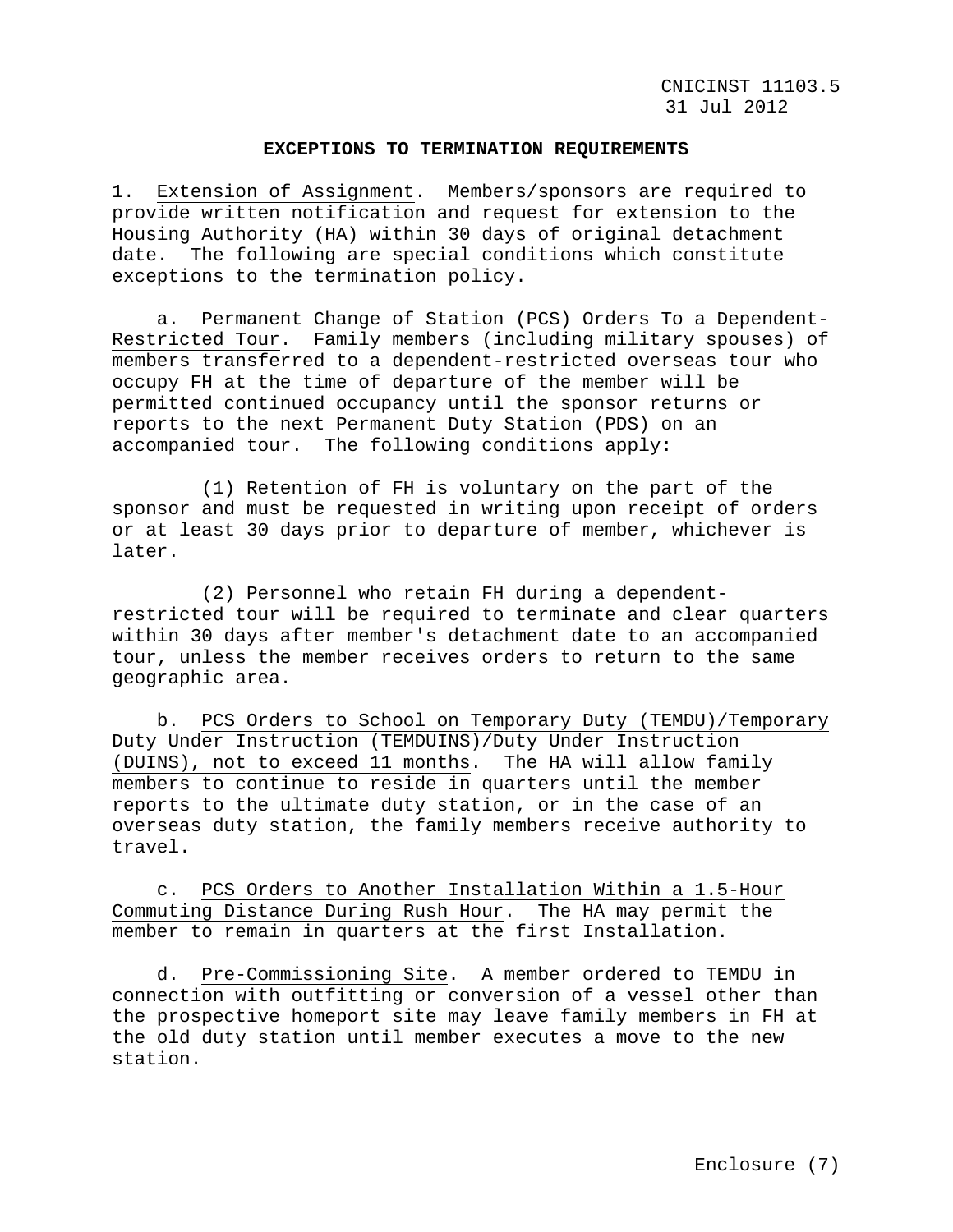CNICINST 11103.5 31 Jul 2012

 e. Member Barred From Contact with Family Members for More than 90 Days – Pending Investigation. The HA will allow the family members to continue to occupy FH while the case is under investigation, and will follow up as appropriate.

 f. Sponsor Sentenced to More than 90 Days Confinement by Military/Civilian Authority. The HA may authorize the family members of a sponsor sentenced to more than 90 days confinement by military/civilian authority to remain in FH until civilian housing is arranged, not to exceed 90 days from the start of confinement.

 g. Hospitalization of Sponsor for More than 90 Days. If a sponsor is transferred out of the area for treatment requiring hospitalization of more than 90 days, the HA may authorize the family members to remain in FH until civilian housing is arranged. Generally, this period will not exceed 90 days, but may be extended by the HA in cases of severe hardship.

 h. Ships in Overhaul. As per reference (n), members attached to ships changing homeports for routine overhaul (ROH): Dependents occupying FH at the original homeport may continue to<br>do so in lieu of PCS travel. BAH approval at the dependent's BAH approval at the dependent's location is determined by OPNAV N130.

 i. Unit Homeport/Location Changes. Personnel assigned to ships, aviation squadrons, staff and shore activities that are changing homeport/location will be required to vacate FH at the previous location 15 days after the effective date of change or 15 days after the unit arrives at the new homeport/location, whichever is later.

 j. Resident Request. Upon written request, residents may be permitted to remain in assigned quarters for reasons other than those cited above although a condition requiring termination exists. The HA will determine if special circumstances warrant an exception to termination policy, approve or deny the request in writing, and specify the duration if approval is granted. The HA will retain documentation concerning the special circumstances for 2 years after the service member has vacated.

2. Special Instructions Regarding Required Termination. Special instructions apply in the following required termination circumstances: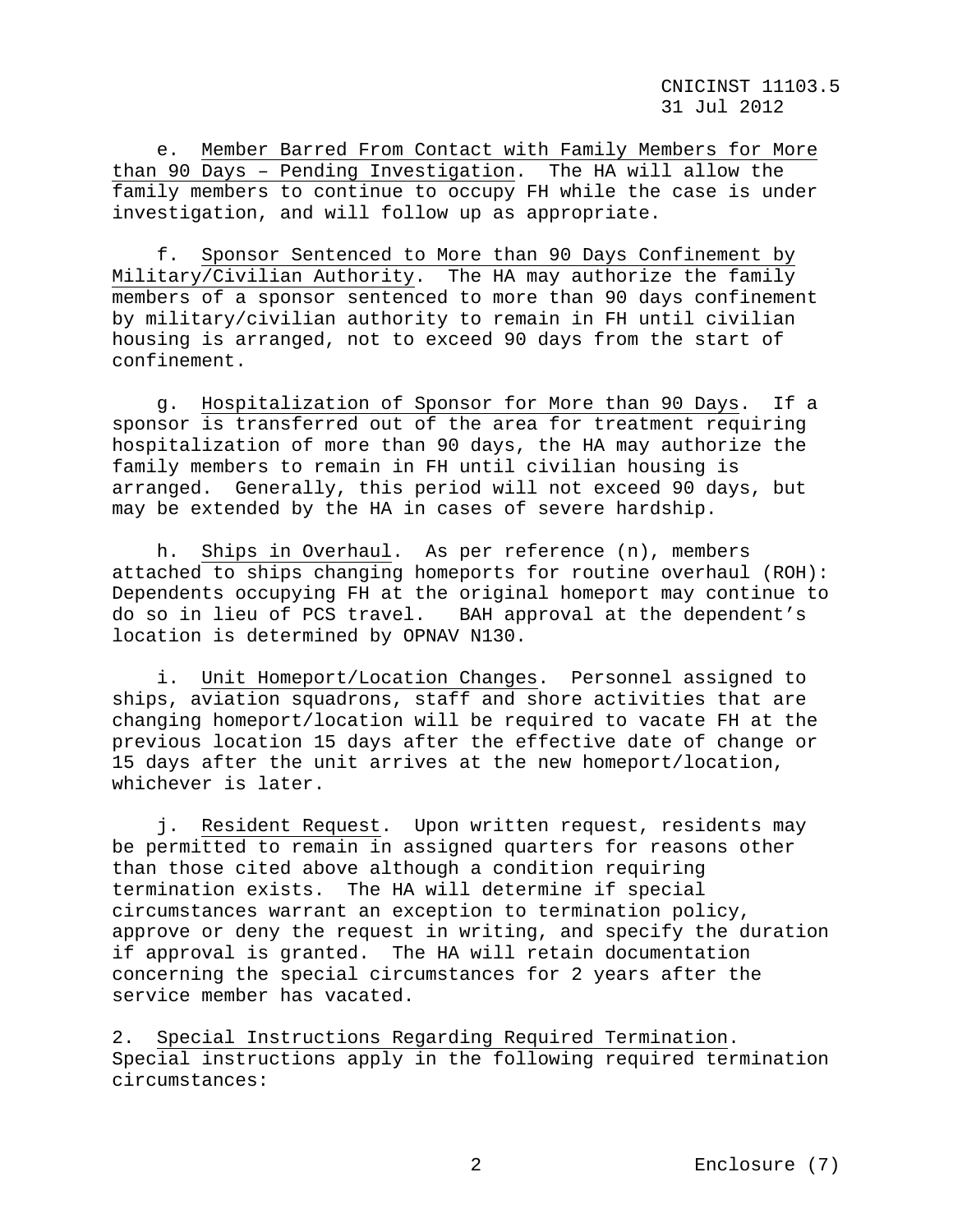CNICINST 11103.5 31 Jul 2012

 a. PCS Orders Overseas and OCONUS. Family members of a sponsor transferred to an overseas or OCONUS tour may retain FH while awaiting family member entry approval. The HA shall establish a periodic review policy (recommended every 30 days) in which to follow up with the member to determine status of the awaited approval.

 b. Retirement and/or PCS Orders from Billeted Quarters. For members who occupy billeted quarters, and whose duty status or location changes from area of assigned Installation, the member's assignment to the assigned unit will terminate unless an extension waiver has been approved. Requests to remain in available housing beyond retirement or new reporting date must be submitted to CNIC HQ for approval no later than 30 days prior to the effective date. The request will detail the justification and hardship incurred. Waiver requests for extensions will be considered on a case-by-case basis and must demonstrate significant hardship to the resident if forced to move within these guidelines.

 (1) No authorized personnel should be denied housing to accommodate a request for extension.

 (2) The HA will establish rental charges and payment procedures in accordance with OMB Circular A-45.

 c. PCS Orders to Locations with Lack of FH. Members with PCS orders to locations with limited housing shall be eligible to leave their family members in government quarters at the previous duty station until housing is available at the new duty station provided the following criteria are met.

 (1) The family must reside in CONUS, Hawaii, or Alaska; and,

 (2) The member must apply for housing at the new duty station

 d. Deceased Sponsor. The HA will permit the family of a deceased sponsor to remain in assigned housing, without charge, for 365 days after the death of the sponsor (or the date of the Service Secretary's determination of death, if later). Extension requests must be forwarded no less than 30 days prior to the expiration of the 365 days via the Regional HA to the CNIC Housing Program Director for consideration/approval. When an extension beyond the 365 days is granted, rental rates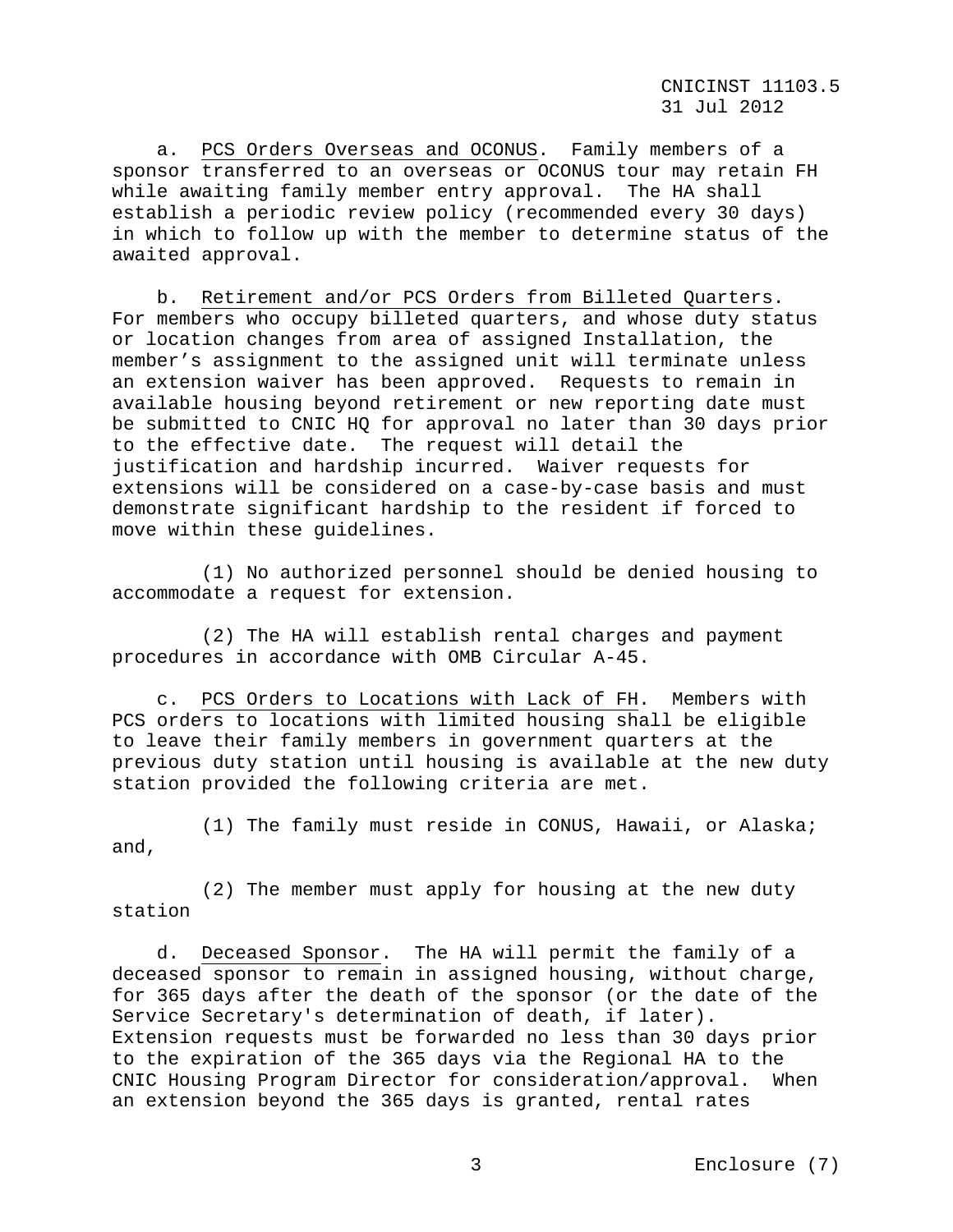equivalent to the fair market value (FMV) of the quarters will be charged.

 e. Death of a Sole Dependent. The HA may permit the military member or civilian employee to remain in assigned housing for up to 60 days after the death of the member's/employee's sole dependent and may extend occupancy in the case of severe hardship, as determined by the HA. Military members will continue to forfeit housing allowances until termination of assignment. Civilian employees will continue to pay the rental charge.

 f. Member in an Appellate Leave Status (Not Entitled to Pay and Allowances). The HA may authorize members in an appellate leave status to retain quarters until civilian housing is arranged, not to exceed 60 days from the start of appellate leave status. Rental rates equivalent to FMV of quarters will be charged.

3. Discretionary Termination of DoD Civilian Employees in Overseas and Foreign Locations. In U.S. overseas and foreign locations, FH assignments (except for personnel in Key and Essential (K&E) positions) may be terminated at the discretion of the HA after 5 consecutive years when such action is required to:

 a. Maintain an equitable and reasonable distribution of assets between eligible military personnel and eligible U.S. citizen civilian employees recruited from the U.S., or

 b. Permit the assignment of other eligible U.S. citizen civilian employees from housing wait lists.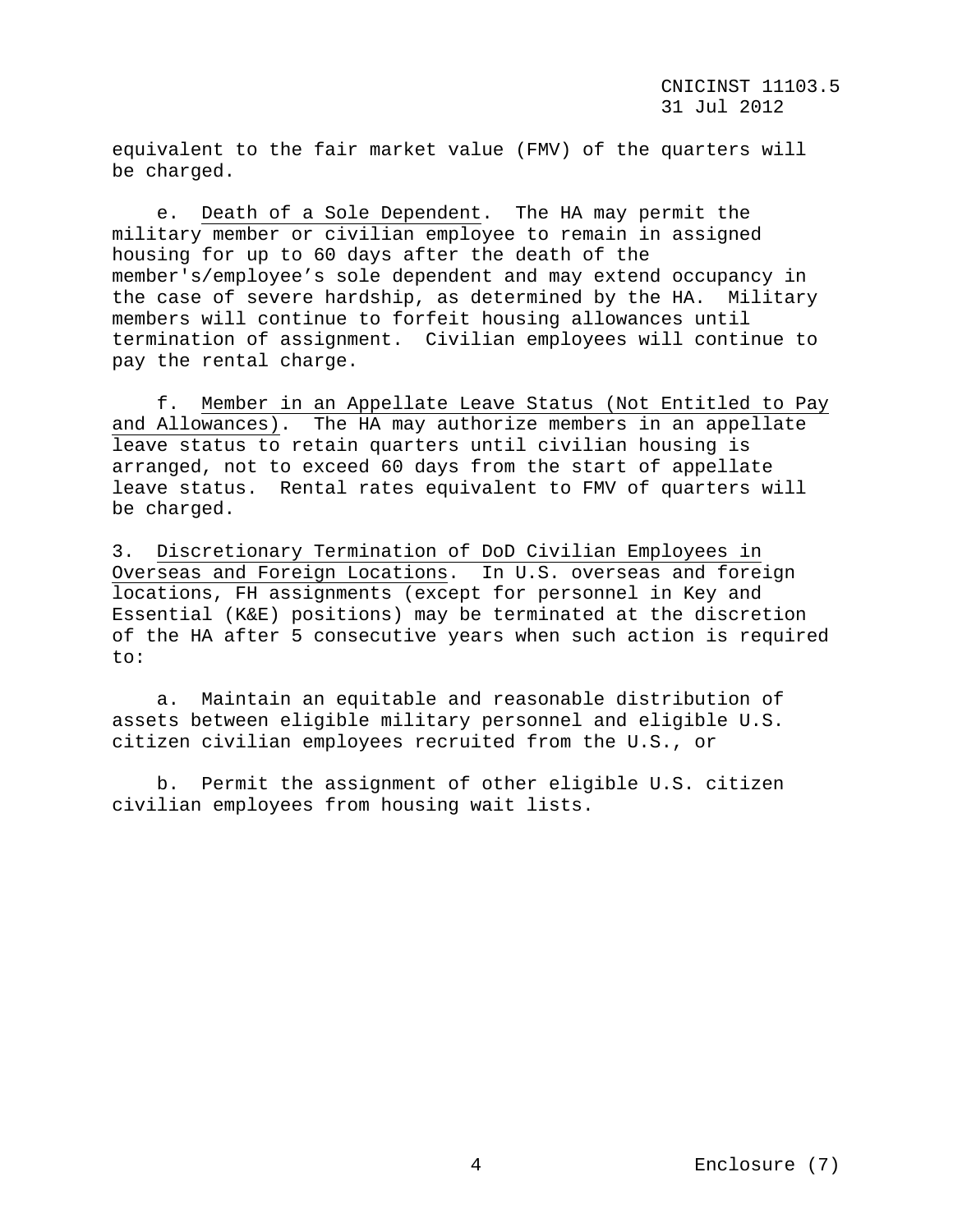#### **GLOSSARY OF TERMS**

Adequate DoD Housing. Family Housing (FH) and Unaccompanied Housing (UH) that meets DoD minimum standards for configuration, privacy, condition, and health-safety.

Barracks. Single Permanent Party (Sea and Shore Duty) housing facility.

Basic Allowance for Housing (BAH). That portion of a member's military compensation which is intended to remunerate a member for housing expenses when Government quarters are not provided.

Community Housing. Private-sector housing located within a defined market area. This does not include housing privatized and used by the Military Services.

Control Date. The eligible date for assignment to quarters. Family Housing control date for the housing waiting list is the date of detachment from the previous command if the application is submitted within 30 days of the reporting date. If an application is not made within this time frame, the date of receipt of application by the Housing Office will be the control date. Unaccompanied Housing control date is defined as date of application; no earlier than date of orders or enlistment date if new recruit.

DoD Housing. FH and UH that the Department of Defense owns, leases, obtains by permit, or otherwise acquires. This is also referred to as "Government-controlled housing." It does not include privatized housing, except UHP as stated in reference  $(q)$ .

DoD personnel. Military and DoD appropriated fund and nonappropriated fund personnel.

Dormitory. Unaccompanied (married or unmarried) student (Enlisted or Officer) housing facility.

Duty Under Instruction (DUINS). Member is ordered to attend a course(s) on instruction at a school or Installation where the scheduled cumulative duration is more than 140 days (20 weeks). The school or Installation is the members PDS regardless of the terms of the orders involved as per reference (m).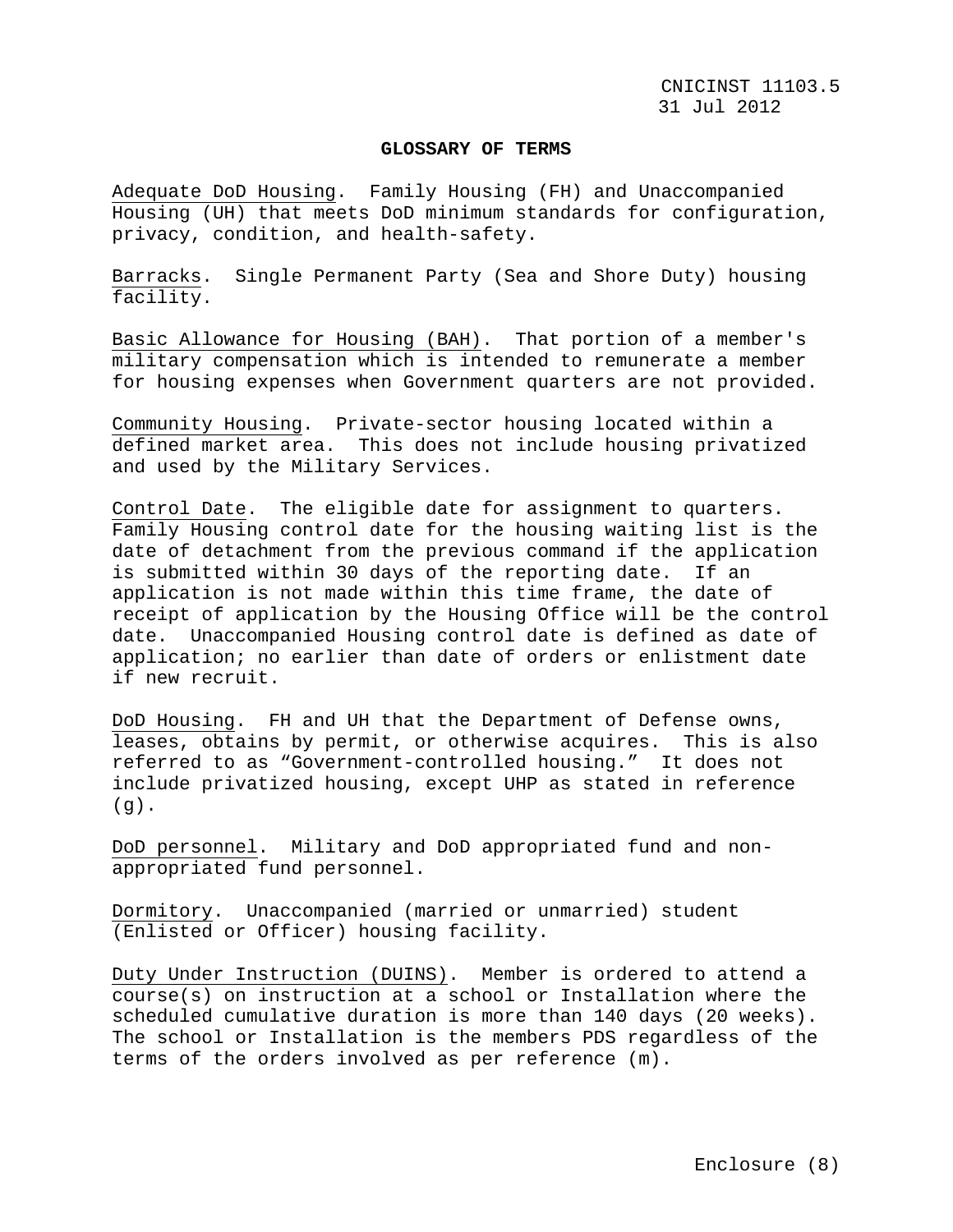Frocked Service Member. Member receives and is allowed to wear a rank prior to officially receiving the financial benefits of the rank.

Geographic Bachelor (GB). Service members, in receipt of Basic Allowance for Housing (BAH) at the "with dependents" rate and have executed Permanent Change of Station (PCS) orders that authorized movement of dependents, who for reasons other than the availability of housing, elect not to be accompanied by the dependents. This includes Service members on overseas tours who are not accompanied by their command sponsored dependents (Unaccompanied Orders).

Inadequate DoD Housing. FH and UH that does not meet DoD minimum standards for configuration, privacy, condition, and health-safety. Inadequate housing is not necessarily uninhabitable unless it has a serious health or safety deficiency.

Key and Essential Personnel. Military and civilian personnel designated by an Installation commanding officer to reside on the Installation because of military necessity and operational considerations.

Military Necessity. Housing supporting Individual's Accounts Personnel, Individual Augmentees, Sailors assigned to Transient Personnel Units while awaiting Ship's movement or separation from the Navy, Sailors executing Temporary Duty for Further Assignment (TEMDUFURAS) Orders, Awaiting Medical Boards, Executing Limited Duty Orders, or Sailors directed by the Command to Temporarily reside in UH because of Restricted Duty, Military Protective Orders, Cool down, etc. Personnel are considered "Must House" on the Installation.

Net Square Footage (NSF), UH. The floor space in square feet within the interior face of full height walls of a room(s) with no deductions for furnishings, door swings, sinks, installed cabinets and countertops, heating and cooling system components, or exposed vertical pipes. NSF of a bedroom does not include the area of a closet.

Occupancy. Percentage of housing inventory occupied or assigned to members for housing purposes. It takes into account units that are "inactivated" due to ongoing repair or renovation, but not because of routine cleaning and maintenance for change of occupancy. Also referred to as utilization.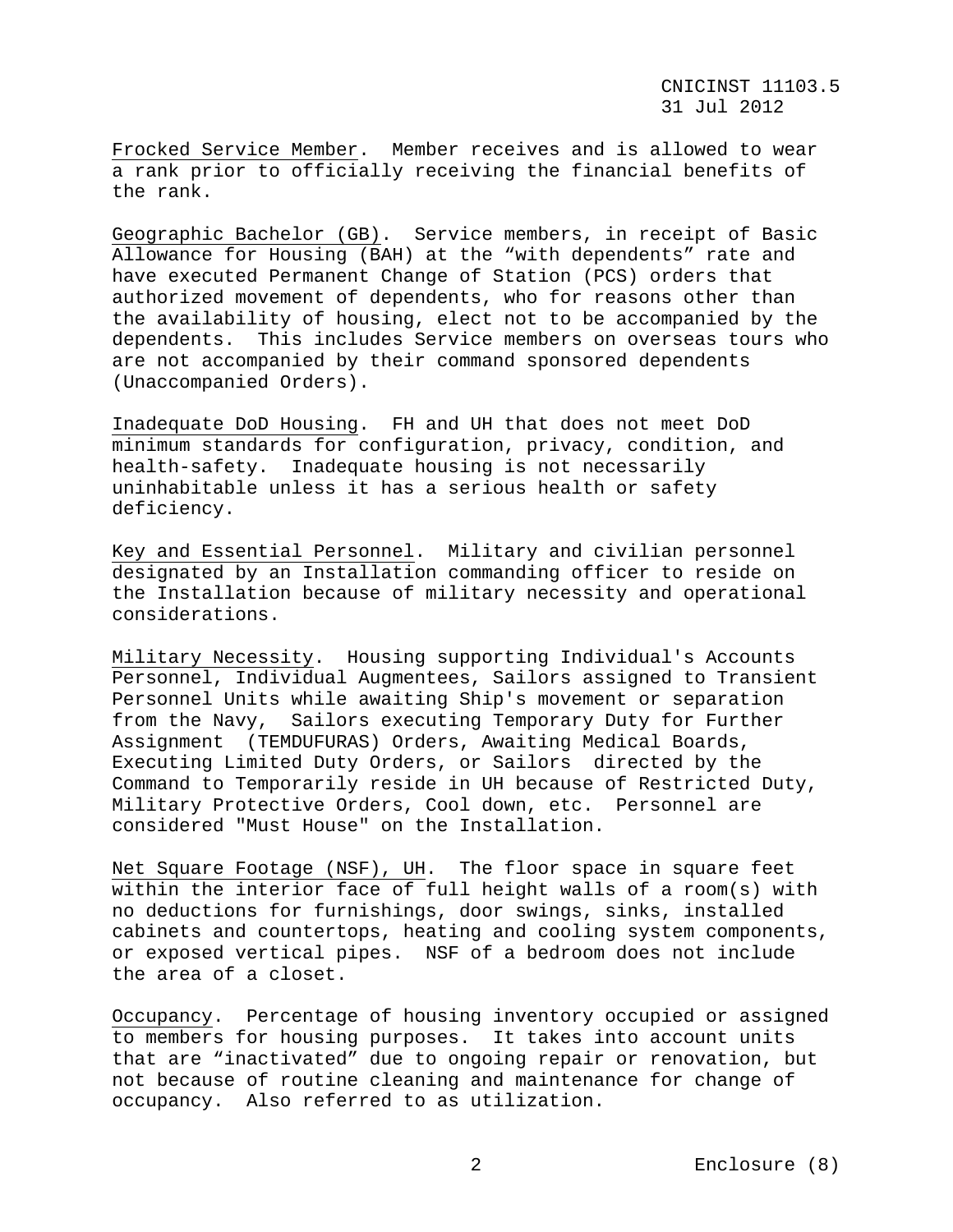Overseas Housing Allowance (OHA). Allowance authorized to assist a member in defraying the housing costs incurred incident to assignment on permanent duty to a station outside CONUS (less Hawaii).

Permanent Change of Station (PCS). In general, the assignment, detail, or transfer of a member or unit to a new permanent duty station under a competent order that does not specify the duty as temporary, provide for further assignment to as new station or direct return to the old station.

Permanent Party Personnel. Active duty and Reserve Component military personnel who are assigned to or are attached to an Installation in a PCS status. Also includes trainees or students who are attending a training course for 20 weeks or longer.

Promulgation Date. The date specified, or the date time group of Naval Message, or date of OPNAVNOTE signed by the Director-Navy Staff (DNS). DNS issues the promulgation date as the starting point in time for the activity and its chain of command to execute the Organizational Change Request (OCR) action on the effective date. Promulgation date has significance for ship and squadron personnel since it commences the homeport certificate process. The date is used by the Navy Housing to allow sailors to get on housing lists. For homeport or permanent duty station changes, the promulgation date is normally six months prior to the effective date to allow six months before and up to a year after the effective date to complete a PCS move. For new construction, promulgation dates are usually one year prior to allow more time for Sailor planning due to the time length of school pipeline training.

Privatized Housing. Military FH or military UH acquired or constructed by an eligible entity. This housing may be located on Government property leased to the entity, typically for 50 years. This housing is not DoD-owned, but is one of the housing choices available to Service members. Privatized housing can be located on or near military Installations within the United States and its territories and possessions.

Sea Duty. A tour of duty afloat or at a shore location for which sea duty credit is accrued. A member serving on Permanent Change of Orders to a self-propelled vessel, or deployable unit such as